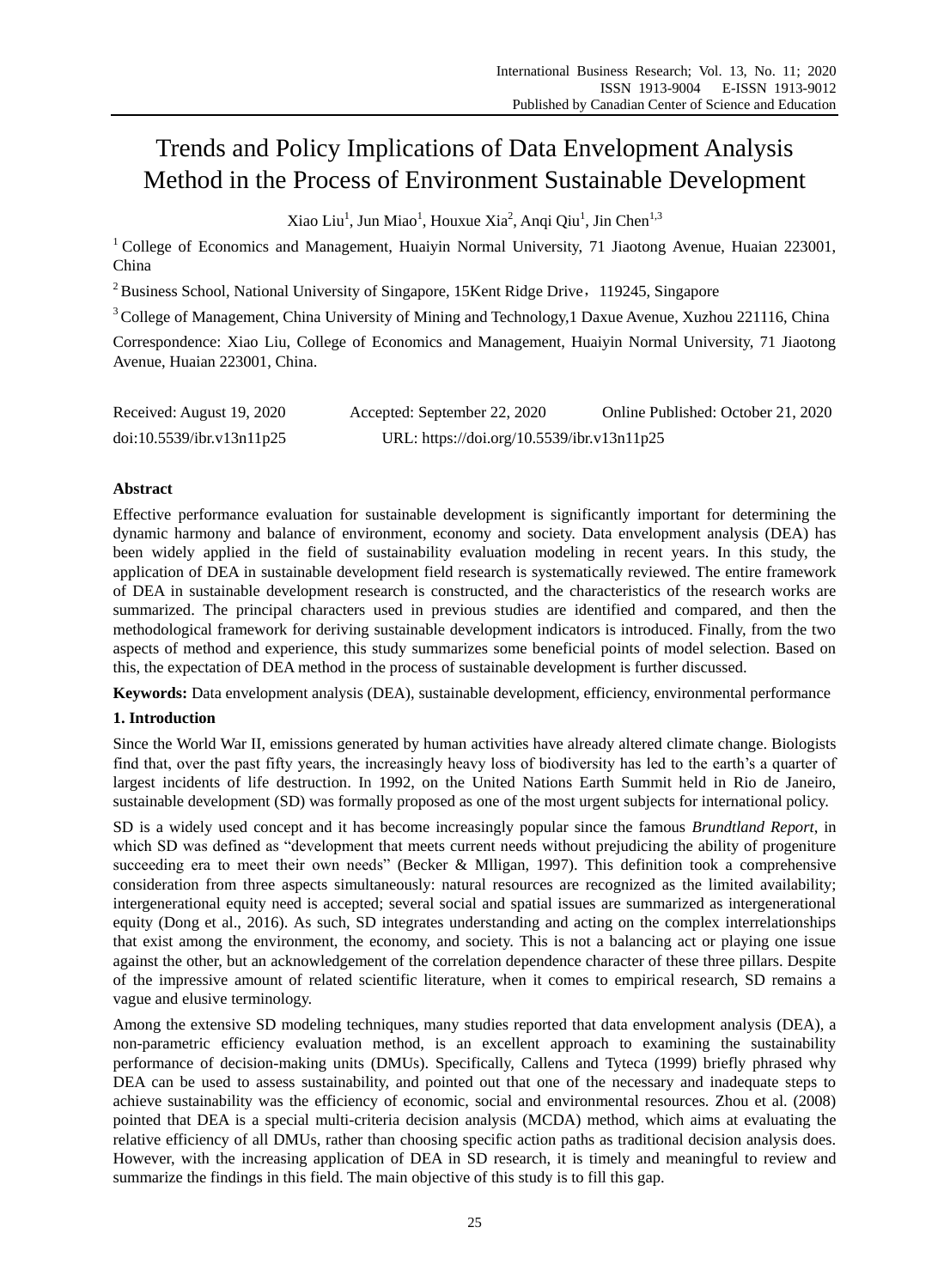#### **2. Basic DEA Model**

DEA model was firstly proposed by Charnes et al. (1978) to measure the efficiency and productivity of a group of peer DMUs. DEA efficiency is the ratio of the weighted sums of the outputs and the inputs, under the premise that efficiency unable to exceed the value of 1. As such, the DEA efficiency of a certain DMU will reduce when outputs decrease and/or inputs increase, and vice versa. Under the basic DEA framework, given a set of *K* units (DMU<sub>1</sub>, DMU<sub>2</sub>,..., DMU<sub>K</sub>), each producing *M* outputs from a set of *N* inputs. A certain unit DMU<sub>k</sub> consumes  $x_{nk} \geq 0$  of input *n* to produce  $y_{mk} \geq 0$  of output *m*. This problem can be further transformed into the famous CCR model as follows:

$$
\max \sum_{m=1}^{M} u_m y_{m0}
$$
\n  
\n
$$
s.t. \sum_{m=1}^{M} u_m y_{mk} - \sum_{n=1}^{N} v_n x_{nk} \le 0, \quad k = 1, 2, ..., K,
$$
\n
$$
\sum_{n=1}^{N} v_n x_{n0} = 1,
$$
\n
$$
u_m, v_n \ge 0, \ m = 1, 2, ..., M;
$$
\n
$$
n = 1, 2, ..., N
$$
\n(1)

Where  $u_m$  and  $v_n$  are two vectors of weight that DMU<sub>0</sub> uses to measure the relative importance of the consumed and the produced factors. Despite its liner form, studies usually use CCR in envelopment form to calculate the efficiency score (Zhu, 1996). In fact, the envelopment form is the dual model of (1), as follows:

$$
\min \theta
$$
\n
$$
s.t. \sum_{m=1}^{M} y_{mk} \lambda_k \ge y_{m0}, \quad m = 1, 2, ..., M,
$$
\n
$$
\sum_{n=1}^{N} x_{nk} \lambda_k \le \theta x_{n0}, \quad n = 1, 2, ..., N,
$$
\n
$$
\lambda_k \ge 0, \quad k = 1, 2, ..., K.
$$
\n(2)

Further considering the constraint set in the model (2):

$$
T = \left\{ (x, y) : \sum_{k=1}^{K} x_{nk} z_k \le x_n, \quad n = 1, 2, ..., N, \right\}
$$
  

$$
\sum_{k=1}^{K} y_{mk} z_k \ge y_m, \quad m = 1, 2, ..., M,
$$
  

$$
z_k \ge 0, \quad k = 1, 2, ..., K \right\},
$$
 (3)

Where  $x = (x_1, x_2, \dots, x_n)$  is the input vector,  $y = (y_1, y_2, \dots, y_m)$  is the output vector,  $z_k$  is a set of intensity variables representing the weighting of each observed DMU<sub>k</sub> in the composition of the efficient frontier, and *T* is defined as the reference technology.

As was described by Sarkis and Talluri (2011), DEA has been used widely in various fields in the past decade and there are a large number of extensions. The representative studies listed in Table 1 have been collected. In the following sections, we mainly describe the characteristics of previous studies from the aspects of research type, method and application fields.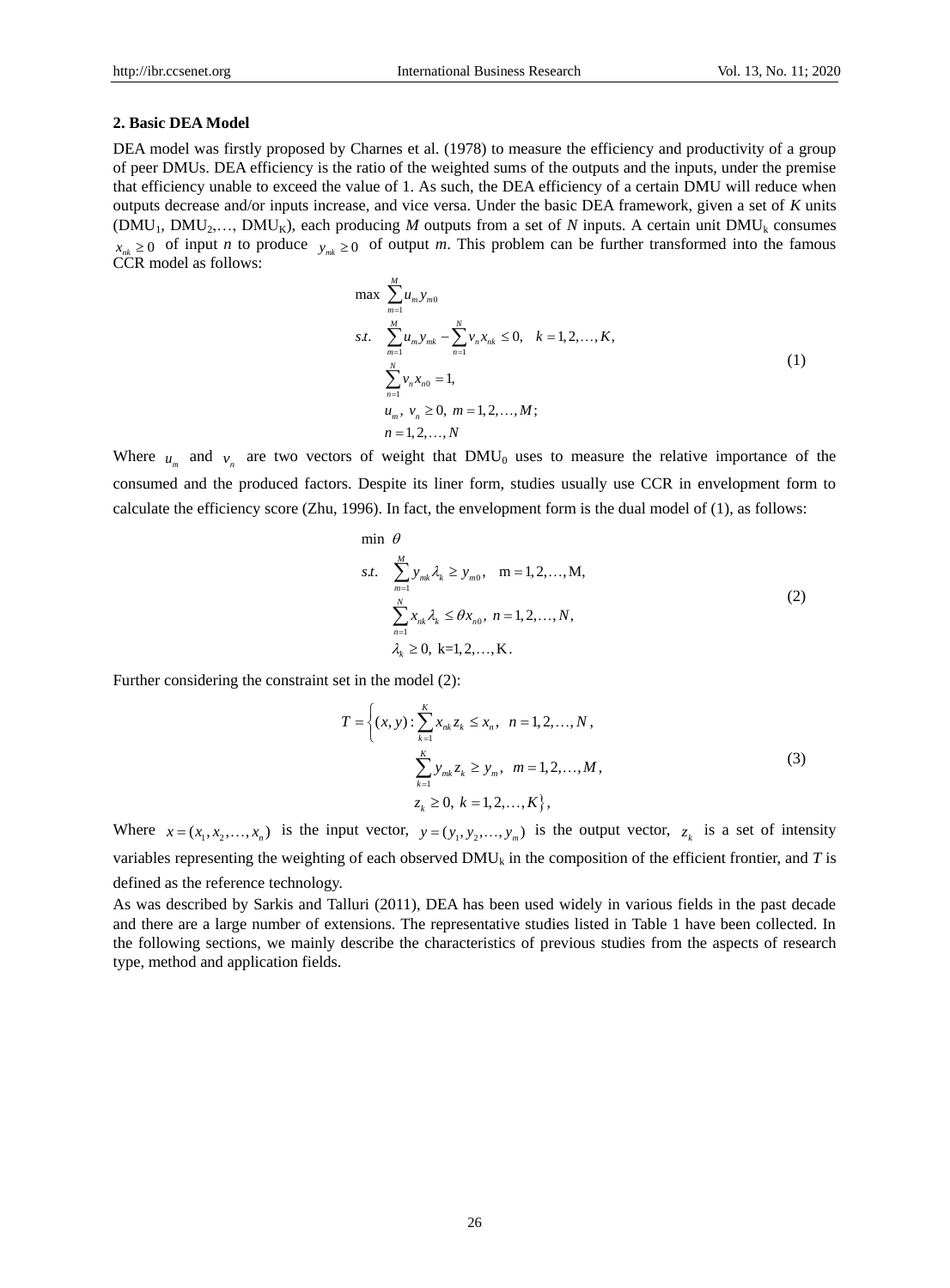|                                   | <b>Type</b> | Methodological aspect |                                            |                           |                   |              |                            |                                                                                        |
|-----------------------------------|-------------|-----------------------|--------------------------------------------|---------------------------|-------------------|--------------|----------------------------|----------------------------------------------------------------------------------------|
| <b>Publication</b>                | $\it of$    |                       | <b>Production possibility</b>              |                           | <b>Efficiency</b> | <b>Model</b> | <b>Joint</b>               | <b>Application scheme</b>                                                              |
|                                   | study       | <b>Input</b>          | set<br><b>Output</b>                       | <b>RTS</b>                | measure           | extension    | with<br>others             |                                                                                        |
| Abay et al.<br>(2004)             | A           | S                     | W                                          | $\mathsf{C}$              | $\mathbb{R}$      | MPI          | EM                         | Assessment of<br>sustainability at farm level                                          |
| Aldeseit<br>(2013)                | A           | S                     | ${\bf S}$                                  | $C+V$                     | $\mathbf R$       |              |                            | Farms sustainability<br>assessment                                                     |
| Andr éet al.<br>(2010)            | T+A         | ${\bf S}$             | ${\bf S}$                                  | $\mathbf C$               | $\mathbb{R}$      |              | <b>MCDM</b>                | Agricultural economics and<br>sustainability                                           |
| Arabi et al.<br>(2014)            | $T+A$       | S                     | W                                          | $\mathbf C$               | <b>SB</b>         | ML           |                            | Eco-efficiency<br>measurement                                                          |
| Gutierrez et al.<br>(2009)        | $T+A$       | ${\bf S}$             | ${\bf S}$                                  | V                         | <b>SB</b>         |              | $_{\rm LCA}$               | Eco-efficiency of electric<br>and electronic appliances                                |
| Battese &<br>Coelli (1995)        | T           | ${\bf S}$             | ${\bf S}$                                  | $\mathsf{C}$              | $\mathbb{R}$      |              | <b>SFA</b>                 | Agricultural sustainability<br>measurement                                             |
| Donghyun &<br>Almas (2010)        | T+A         | ${\bf S}$             | W                                          | $\mathsf{C}$              | <b>DDF</b>        | ML           | $\overline{\phantom{a}}$   | Environmentally sensitive<br>productivity growth<br>assessment                         |
| Dong et al.<br>(2016)             | T+A         | S                     | S                                          | $\mathsf{C}$              | $\mathbf R$       |              | <b>LCA</b>                 | Assessing sustainability in<br>agricultural sectors                                    |
| Egilmez &<br>Park (2014)          | $T+A$       | ${\bf S}$             | S                                          | V                         | R                 | <b>SA</b>    | <b>LCA</b>                 | Sustainability measurement<br>of manufacturing sector                                  |
| Egilmez et al.<br>(2014)          | A           | S                     | W                                          | $\mathbf C$               | $\mathbf R$       |              | <b>LCA</b>                 | Sustainability assessment of<br>supply chain                                           |
| Ewert et al.<br>(2005)            | A           | ${\bf S}$             | W                                          | V                         | $\mathbb{R}$      | ML, SA       |                            | Measurement of economic,<br>environmental and social<br>sustainability in agricultural |
| Gerdessen &<br>Pascucci<br>(2013) | A           | ${\bf S}$             | ${\bf S}$                                  | $C+V$                     | $\mathbf R$       |              |                            | Assessment of<br>sustainability at farm level                                          |
| Gomes et al.<br>(2009)            | T           | considered            | CCR extensions with<br>undesirable outputs |                           | <b>NR</b>         |              |                            | Assessment of<br>sustainability at farm level                                          |
| Gutierrez &<br>Lozano (2009)      | $T+A$       | S                     | ${\bf S}$                                  | $C+V$                     | $\mathbf R$       |              |                            | Sustainability measurement<br>of manufacturing sector                                  |
| Hoang $&$<br>Alauddun<br>(2012)   | $T+A$       | S                     | S                                          | $C+V$                     | $\mathbf R$       |              |                            | Agricultural sustainability                                                            |
| Houshyar et al.<br>(2012)         | $T+A$       | S                     | S,W                                        | $\mathbf C$               | <b>SB</b>         | MPI          | Multi<br>fuzzy<br>modeling | Sustainable and efficient<br>energy consumption of corn<br>production                  |
| Iribarren &<br>Rowe (2013)        | $T+A$       | S                     | W                                          | $\mathsf{C}$              | <b>SB</b>         |              | <b>LCA</b>                 | Sustainability of product<br>systems assessment                                        |
| Juo et al.<br>(2015)              | $T+A$       | ${\bf S}$             | W                                          | V                         | $\rm NR$          | ML           | $\overline{\phantom{a}}$   | Productivity estimation<br>with pollutions considered                                  |
| Khodakarami<br>et al. $(2015)$    | $T+A$       | S                     | W                                          | V                         | NR, SB            | MPI          |                            | Assessment of<br>sustainability supply chain                                           |
| Korhonen &<br>Luptacik<br>(2004)  | $T+A$       | considered            | CCR extensions with<br>undesirable outputs |                           | DDF               |              |                            | Eco-efficiency<br>measurement                                                          |
| Li(2010)                          | $T+A$       | ${\bf S}$             | W                                          | $\mathsf C$               | DDF               | <b>PDA</b>   |                            | CO2 emission performance<br>assessment                                                 |
| Louhichi et al.<br>(2010)         | $T+A$       | ${\bf S}$             | W                                          | $C+V$                     | R, SB             |              | AHP,<br>MCDM               | Measurement of economic,<br>environmental and social<br>sustainability in agricultural |
| Mahdiloo et al.<br>(2015)         | $T+A$       | S                     | W                                          | $\mathsf{C}$              | ${\bf R}$         | MPI          | <b>MOLP</b>                | Assessment of<br>sustainability supply chain                                           |
| Senante et al.<br>(2014)          | A           | ${\bf S}$             | S                                          | $\ensuremath{\mathsf{V}}$ | ${\bf R}$         | MPI          | AHP                        | Sustainable performance of<br>wastewater treatment plants                              |
| Senante et al.<br>(2016)          | $T+A$       | ${\bf S}$             | W                                          | V                         | DDF, NR           |              | $\overline{\phantom{a}}$   | Eco-efficiency assessment<br>of wastewater treatment<br>plants                         |
| Munksgaard et<br>al. (2008)       | $T+A$       | ${\bf S}$             | ${\bf S}$                                  | $\mathsf C$               | ${\bf R}$         |              | <b>LCA</b>                 | Sustainable consumption                                                                |
| Reig-Martinez                     | A           | ${\bf S}$             | W                                          | $\mathsf C$               | ${\mathbb R}$     |              | <b>MCDM</b>                | Assessment of                                                                          |

# Table 1. Representative studies of DEA method in sustainable development field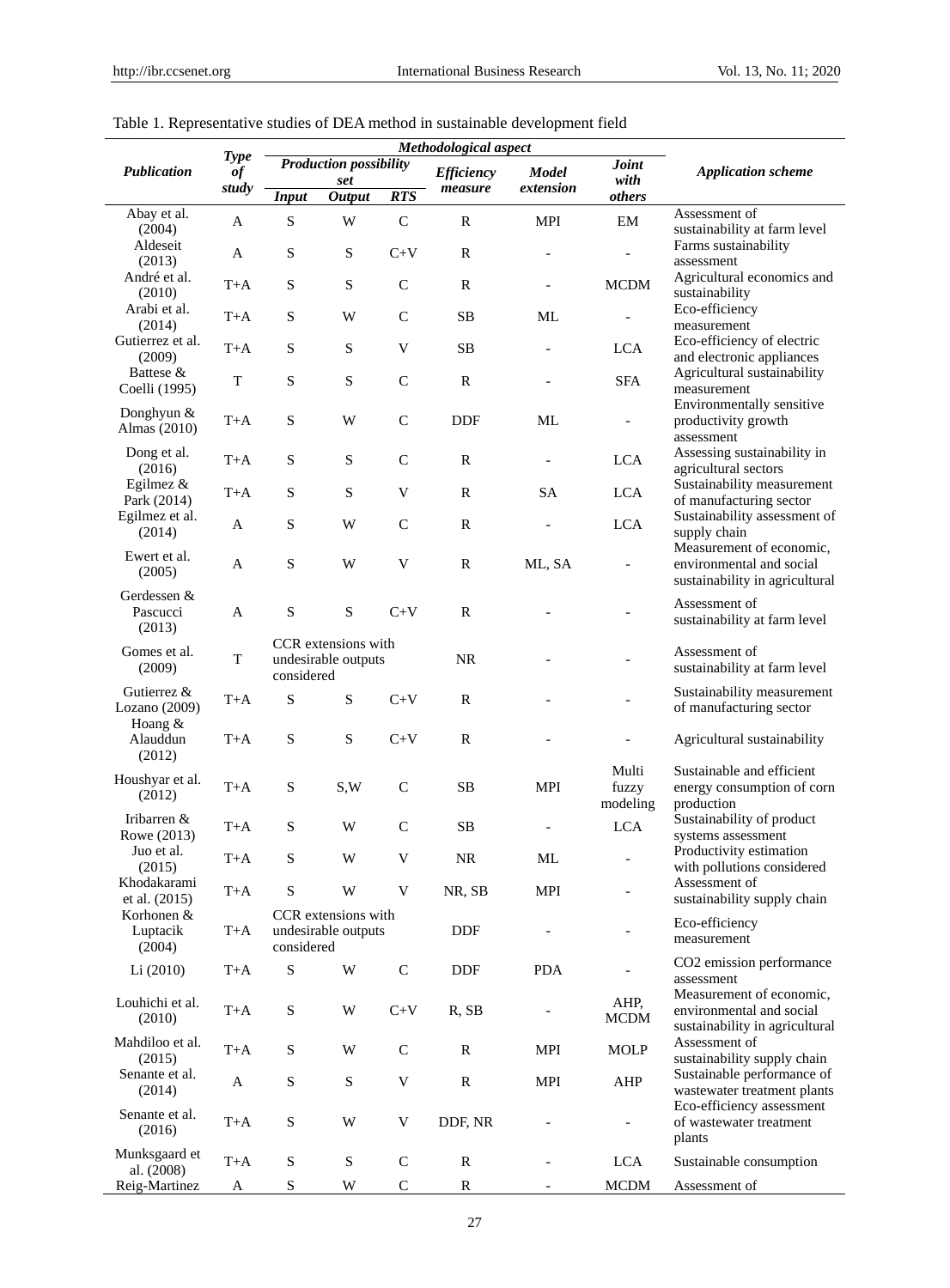| et al. (2011)                  |       |             |           |               |              |            |                          | sustainability at farm level                                                 |
|--------------------------------|-------|-------------|-----------|---------------|--------------|------------|--------------------------|------------------------------------------------------------------------------|
| Reinharda et<br>al. (2000)     | $T+A$ | S           | W         | V             | <b>NR</b>    | <b>SA</b>  | <b>SFA</b>               | <b>Estimation</b> of<br>comprehensive<br>environmental efficiency            |
| Sueyoshi &<br>Wang (2014)      | $T+A$ | S           | W         | V             | R, NR        |            |                          | Assessment of<br>sustainability supply chain                                 |
| Sueyoshi &<br>Yuan (2015)      | $T+A$ | $\mathbf S$ | W         | $C+V$         | <b>SB</b>    |            |                          | Regional sustainability and<br>diversity                                     |
| Sueyoshi &<br>Goto (2015)      | $T+A$ | S           | W         | $\mathsf{C}$  | $\mathbb{R}$ | <b>MPI</b> |                          | Environmental assessment<br>in time horizon                                  |
| Sueyoshi &<br>Yuan (2016)      | $T+A$ | S           | W         | V             | <b>SB</b>    |            |                          | Assessment of<br>transformation marginal<br>rate among production<br>factors |
| Sueyoshi et al.<br>(2018)      | $T+A$ | S           | W         | $\mathsf{C}$  | R, NR        |            | <b>MCDM</b>              | Sector sustainability on<br>fossil fuel power plants                         |
| Tatari &<br>Kucukvar<br>(2012) | $T+A$ | S           | S         | $\mathsf{C}$  | $\mathsf{R}$ |            | <b>LCA</b>               | Measurement of<br>sustainability performance                                 |
| Vandaele et al.<br>(2013)      | A     | S           | ${\bf S}$ | $C+V$         | $\mathbf R$  |            |                          | Sustainable R&D portfolio<br>assessment                                      |
| Zanella et al.<br>(2015)       | A     | S           | W         | V             | <b>DDF</b>   | ML         | $\overline{\phantom{a}}$ | Cities' livability                                                           |
| Zhou et al.<br>(2007)          | $T+A$ | S           | W         | $\mathcal{C}$ | <b>NR</b>    | <b>MPI</b> |                          | Environmental<br>sustainability measurement                                  |
| Zhu et al.,<br>(2014)          | A     | S           | W         | $\mathsf{C}$  | $\mathbb{R}$ |            |                          | Assessment of the products<br>eco-efficiency                                 |

**Note:** T: theory; A: application; S: strong-disposable; W: weak-disposable; C: constant returns to scale; V: variant returns to scale; R: radial; NR: non-radial; SB: Slacks-based; DDF: directional distance function; MPI: Malmquist productivity index; ML: Malmquist-Luenberger productivity index; PDA: production decomposition analysis; SA: sensitive analysis; LCA: life cycle analysis; AHP: analytic hierarchy process; SFA: stochastic frontier analysis; MCDM: multi-criteria decision making.

#### **3. Methodological Development and Issues in SD**

The methodological development and issues in SD field can be broken down into three parts: the key elements of DEA model, the extensions of DEA model and the DEA model joint with other methodologies. Furthermore, the methodological development can be characterized by the reference technology, the efficiency measurement, the preference, the super efficiency DEA model and other DEA models. The extensions of DEA model includes Malmquist productivity index (MPI), Malmquist-Luenberger productivity index (ML), production decomposition analysis (PDA) and sensitive analysis (SA). According to the review, we also find that DEA model applied in SD usually combines with other methods such as life cycle analysis (LCA), analytic hierarchy process (AHP), stochastic frontier analysis (SFA) and multi-criteria decision making (MCDM). Fig. 1 generally presents the DEA model framework and the most widely used mode types in SD studies.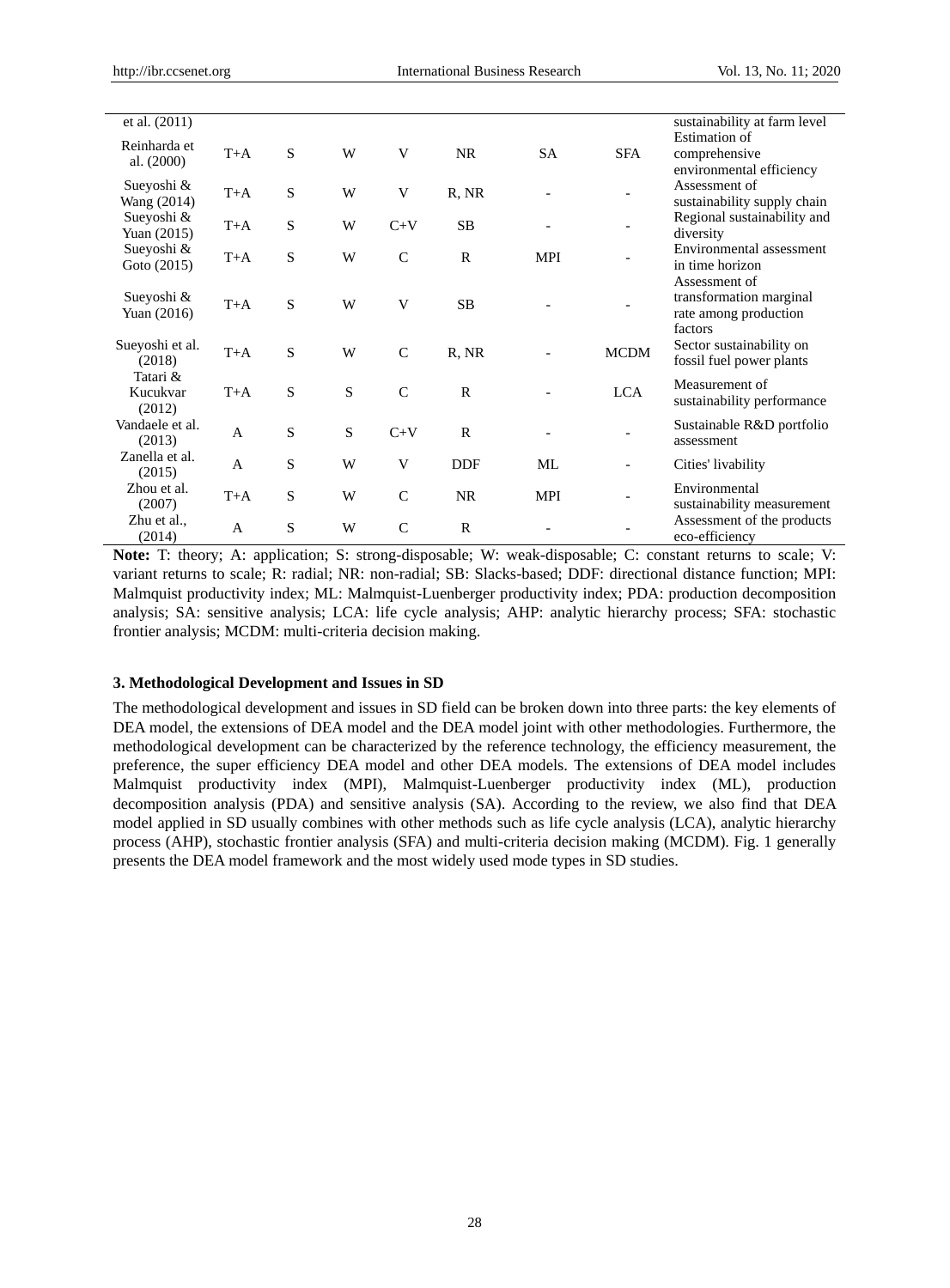

Figure 1. General framework of DEA model and methods in sustainable development studies

#### *3.1 Key Elements*

The methodology of DEA includes some key elements, and the specific DEA model form is determined by these key elements. Usually, the key elements applied in SD incorporate the follows: (1) production possibility set; (2) efficiency measurement; (3) preference; (4) super efficiency. The different combinations of these elements can form the various types of DEA models, with which to figure out different issues.

#### 3.1.1 Production Possibility Set

Traditionally, in basic DEA model, the production possibility set satisfies that if  $(x, y) \in T$  and  $x' \ge x$  (or  $y' \le y$ ) then  $(x', y) \in T$  (or  $(x, y') \in T$ ). Both inputs and outputs are denoted as freely or strongly disposable.

Not surprisingly, as shown in Table 1, most representative studies that evaluate sustainability performance assume all the inputs are freely disposal. However, in the real production process, people can't avoid the undesirable outputs. For example, energy consumption pulls up the economic increasing, meanwhile, the undesirable outputs such as the emission of  $CO<sub>2</sub>$  and  $SO<sub>2</sub>$  are always accompanied. As such, reducing undesirable outputs would likely to be costly. Therefore, using the freely disposability production possibility set is not appropriate. In order to overcome this issue, many methods are put forward. Of which, undesirable outputs  $(u = (u_1, u_2, \ldots, u_j))$  weak disposability technology has been widely used (Zhou et al., 2008). The weak disposability production possibility set can be characterized as follows:

$$
T_e = \left\{ (x, y, u) : \sum_{k=1}^{K} x_{nk} z_k \le x_n, \quad n = 1, 2, ..., N, \right\}
$$
  

$$
\sum_{k=1}^{K} y_{mk} z_k \ge y_m, \quad m = 1, 2, ..., M,
$$
  

$$
\sum_{k=1}^{K} u_{jk} z_k = u_j, \quad j = 1, 2, ..., J
$$
  

$$
z_k \ge 0, \quad k = 1, 2, ..., K \right\},
$$
 (4)

*T e* could be regarded as a more realistic production technology due to the desirable and undesirable outputs are both considered simultaneously. Similarly, the case of inputs can also be generalized (Färe et al., 2001). As such,  $T_e$  has been greatly used in the SD field, especially in the situation like sustainability assessment, environmental performance measure, and environmental regulation impacts evaluation with undesirable pollutants consideration. This may explain why the majority of studies listed in Table 1 prefer to use  $T_e$  as production possibility set, such as Houshyar et al. (2012), Sueyoshi and Wang (2014), Sueyoshi and Gote (2015), and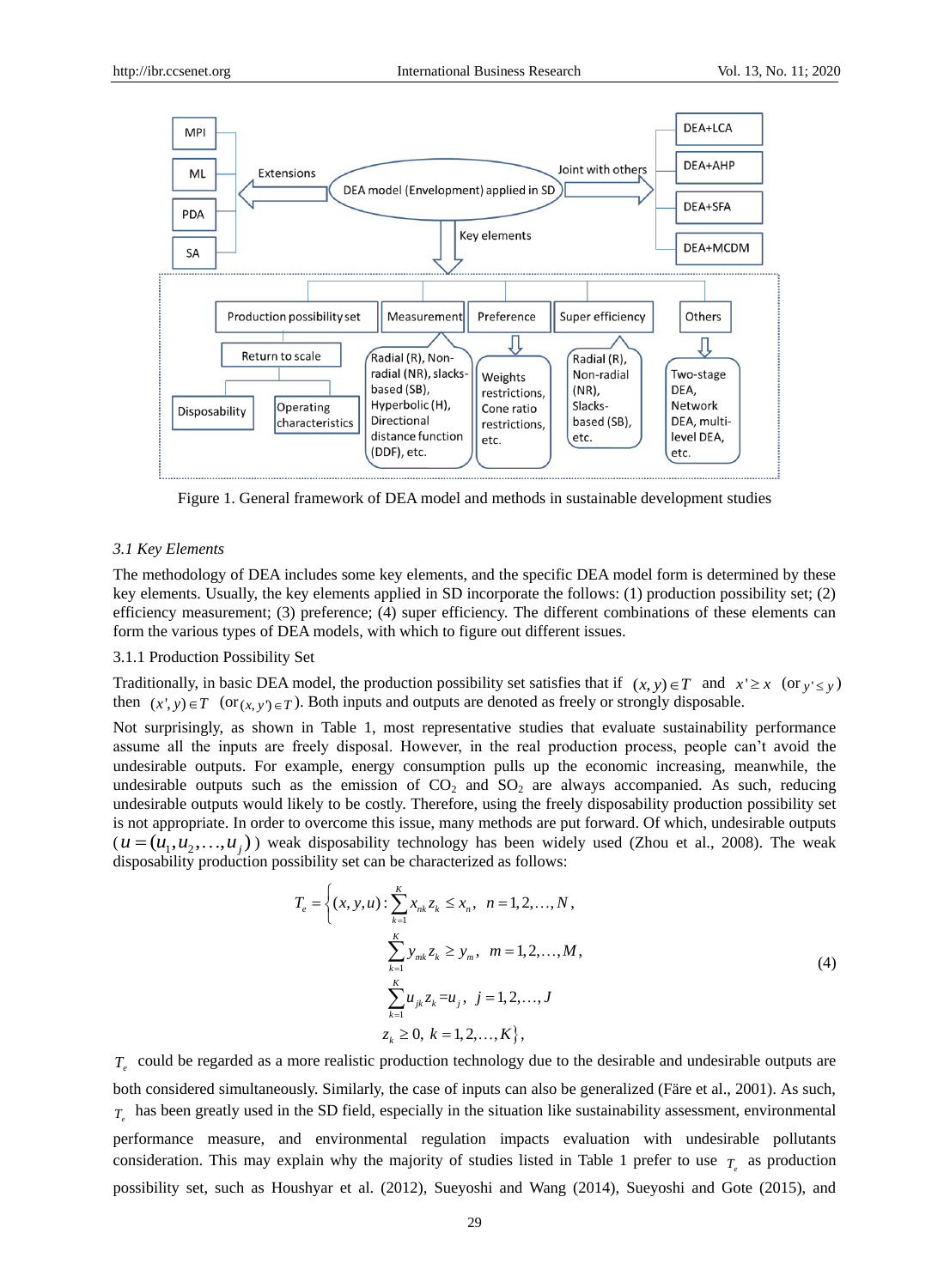Khodakarami et al. (2015). In these studies, the  $T_e$  technology is more attractive because of its theoretical property advantages and the better depiction of the real production process. However, there are still some exceptions such as Egilmez et al. (2013), Senante et al. (2014) and Dong et al. (2016) which do not take undesirable outputs into consideration.

Returns to scale (RTS) is another major trait of the production possibility set. Generally, the traditional CCR-DEA model assumes the constant return to scale (CRS), however, if a constraint  $\sum_{k=1}^{K} \lambda_k = 1$  $\sum_{k=1}^{K} \lambda_k = 1$  is added to *T*,

the model will change to permit dealing with variable scale efficiency (VRS). As such, model (2) will change from CCR to the BCC model. Meanwhile, it is also applicable to get the non-increasing returns to scale (NIRS) reference technology by adding the constant to *T* (Ramanathan, 2005). In general, previous discussions were mainly based on strong disposable production possibility set, while VRS conditions could be properly combined with weak disposable production possible set as well (Zhou et al., 2007).

From the present literature listed in Table 1, we found that about a half of the studies in SD field assume the production possibility set as CRS, in spite of the VRS assumption might be more consistent with the actual production process (Ramanathan, 2005). The possible reason is that the CCR model has a better property than the BCC model, which is concretely embodied in the characteristic of the input-oriented radial efficiency is exactly the reciprocal of the output-oriented radial efficiency. As a result, under the CRS assumption, there will be no difference between input or output oriented DEA model. Furthermore, among the reviewed literature listed in Table 1, almost 17% of the studies were conducted under both the CRS and the VRS assumption. In this way, the scale efficiency of each DMU can be made further efforts on estimation. This method has been successfully applied by Pacudan and Guzman (2002) and Liu et al., (2017).

#### 3.1.2 Efficiency Measurement

The efficiency of sustainable development measurements mainly includes input oriented, output oriented and undesirable output-oriented methods, and each one has its own advantages. In this study, we only introduce some widely used and representative methods in the study of SD.

Radial efficiency measurement is the most widely used method in the DEA model, which can adjust the input (output) in a certain proportion (Andersen & Petersen, 1993). By combining radial efficiency measurement with different reference techniques, various DEA models can be obtained including BCC and CCR. If using  $T_e$  and undesirable outputs efficiency to adjust the radial efficiency measurement, we will get a model as  $\min{\{\theta : (x_0, y_0, \theta u_0) \in T_e\}}$ , which can be used to measure the sustainability of a certain DMU<sub>0</sub>.

Non-radial efficiency measurement can help to adjust the different input (output) non-proportionally (Chen & Sherman, 2004). A widely used non-radial efficiency measurement is the Russell efficiency  $(\min\left\{\frac{1}{N}\sum_{n=1}^{N}\theta_n:(\theta x_0,y_0)\in T\right\})$ , where  $\theta$  is a vector consisting of  $\theta_1$  to  $\theta_n$  (Five et al., 1994). When giving

the weights for  $\theta_n$  ( $n=1,2,...,n$ ), the reference structure of each DMU can be obtained simultaneously (Sueyoshi et al., 2017). Because of the high identify ability; researchers are willing to use the non-radial efficiency measurement. Specifically, some studies adopted both radial and non-radial measurements, which tried to avoid the methodological bias in empirical research.

In addition to radial and non-radical efficiency measurements, slacks-based efficiency measurement is another way to measure DMU efficiency. Especially, the efficiency measurement on account of slack provides a more pragmatic index for evaluating environmental performance and has higher capacity of discernment (Hu & Kao, 2007). This method can be directly modeled from the slacks in inputs (outputs), which is particularly useful in SD assessment.

In some studies, from the practical application aspect, directional distance function (DDF) efficiency measurement may be more appropriate. For example, in the process of sustainability assessment, DDF efficiency measurement can provide a more reasonable productivity index when we need to take both ideal and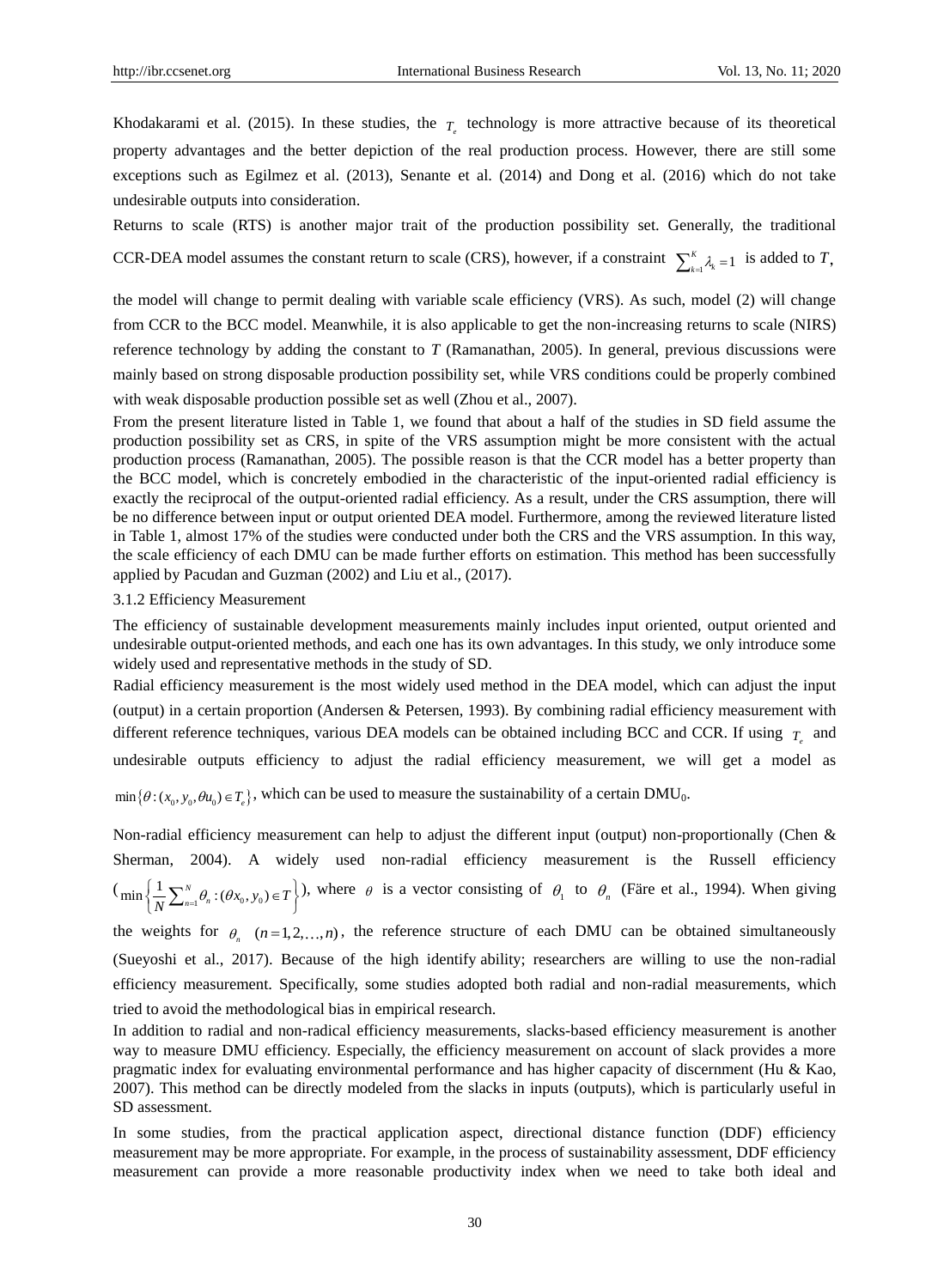unsatisfactory outputs into consideration at the same time (Zanella et al., 2015). Additionally, in fact that the traditional radial efficiency method is another form for DDF (constrained by the specific direction); as such DDF is a more general concept.

#### *3.2 DEA Types*

3.2.1 Preference

Preference is a kind of binary relations which builds upon the alterative offers, representing the scheme's strengths and weaknesses judged by decision makers. Preference can be divided into rational preference and irrational preference. Pareto preference is a kind of rational preference, which is commonly adopted in DEA models. This part will discuss some other DEA models with rational preference.

The common method to bring in preference is to add appropriate weights restrictions into classical DEA models (CCR / BCC). Generally, weights restrictions are introduced through DEA models in multiplier form. Allen et al. (1997) pointed that weights restrictions can be primarily classified into four categories, as is shown in Table 2: (1) absolute weights restriction; (2) assurance regions of type I; (3) assurance regions of type II; (4) weight restrictions on virtual input and outputs. In addition, studies related to weights restrictions DEA model can be seen in Cook et al., (2005).

|  | Table 2. The classification of weights restrictions |  |
|--|-----------------------------------------------------|--|
|  |                                                     |  |

|                                          | Weight restriction                                                     |                                                                                   |  |  |  |
|------------------------------------------|------------------------------------------------------------------------|-----------------------------------------------------------------------------------|--|--|--|
| Type                                     | Weight restrictions on inputs                                          | Weight restrictions on outputs                                                    |  |  |  |
| Absolute weights restriction             | $\delta_i \leq v_i \leq \tau_i$                                        | $\rho_{\rm r} \leq \mu_{\rm r} \leq \eta_{\rm r}$                                 |  |  |  |
|                                          | $k_iV_i + k_{i+1}V_{i+1} \leq V_{i+2}$                                 | $W_r \mu_r + W_{r+1} \mu_{r+1} \leq \mu_{r+2}$                                    |  |  |  |
| Assurance regions of type I              | $\alpha_i \leq v_i/v_{i+1} \leq \beta_i$                               | $\theta \leq \mu$ , $\mu$ , $\leq \phi$                                           |  |  |  |
| Assurance regions of type II             | $\gamma_i \nu_i \leq \mu_r$                                            |                                                                                   |  |  |  |
| Weight restrictions on virtual input and | $\varphi_i \leq v_i x_{ij} / \sum_{i=1}^m v_i x_{ij} \leq \vartheta_i$ | $\overline{\omega}_i \leq \mu_r y_{rj} / \sum_{i=1}^s \mu_r y_{rj} \leq \sigma_r$ |  |  |  |
| outputs                                  |                                                                        |                                                                                   |  |  |  |

**Note:**  $(\delta_i, \tau_i, \rho_r, \eta_r, k_i, w_r, \alpha_i, \beta_i, \theta_r, \gamma_i, \phi_i, \vartheta_r, \sigma_r)$  are pre-established constant.

Charnes et al. (1989) proposed the cone ratio restriction DEA model when decision makers' preference

structure showed "cone preference". The model can be defined as follows:  
\n
$$
Max \theta = \frac{\mu^T y_0}{v^T x_0}, \ s.t. \ v^T X - \mu^T Y \in K; \ v \in V \setminus \{0\}, \mu \in U \setminus \{0\},
$$
\n(5)

Where  $X = (x_1, x_2, ..., x_n, ..., x_n)$  is a  $m \times n$  matrix,  $Y = (y_1, y_2, ..., y_n, ..., y_n)$  is a  $s \times n$  matrix,  $V \in R_+^m$ ,  $U \in R_+^s$  and *Int V*  $\neq \varphi$ , *Int U*  $\neq \varphi$ .

Subsequently, Charnes et al., (1990) conducted a further research on the optimal solution of cone ratio restriction DEA model. In addition, there are some other DEA models containing rational preference, including average preference DEA, matrix preference DEA and lexicographical order preference DEA.

In some cases, the preferred DEA model may be more suitable for SD practical applications. It is indicated that studies which conduct sustainability assessments tend to use preferred DEA models in Table 1. Examples of such studies include Reig-Martinez et al., (2011) and Khodakarami et al., (2015). The preference DEA model is to judge and weight the scheme's strengths and weaknesses, which is consistent with the purpose of SD analysis.

#### 3.2.2 Super Efficiency

DEA efficient and inefficient DMUs can be distinguished by the efficiency value, but the key problem is that they can't rank the DEA efficient DMUs. During the process of efficiency evaluation, there are generally more than one DMUs on the production frontier simultaneously, these DMUs' efficiency values all equal to unit. In order to compensate for it and evaluate the real DMUs' efficiency, Super-efficient DEA model has been designed. Super efficiency DEA is a kind of comprehensive efficiency measurement, which can go a step further differentiate relative efficiency among DMUs (Chen & Sherman, 2004). It has the resembling functional expression with CCR model and it can be described as following: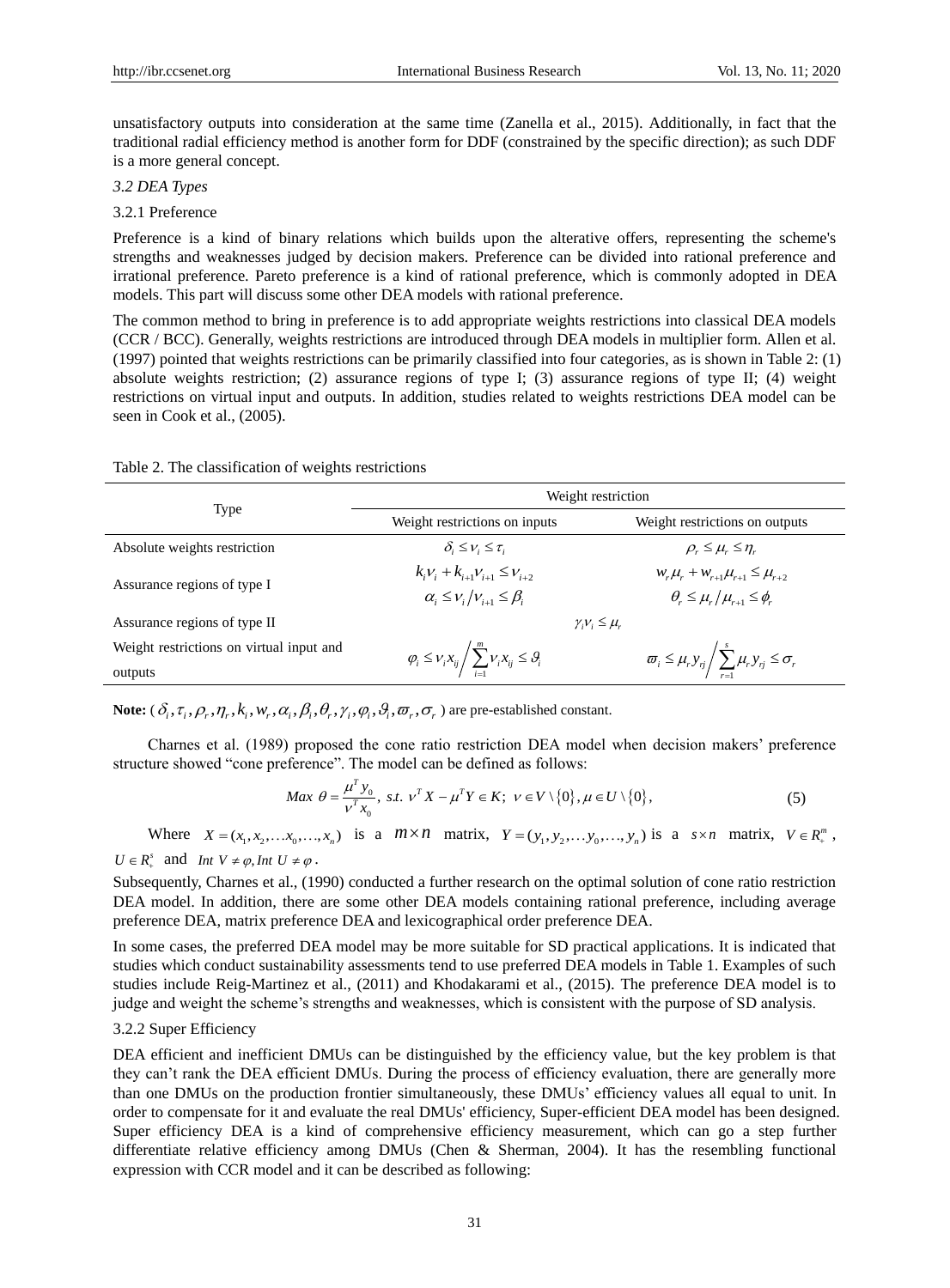$$
\min \theta
$$
\n
$$
s.t. \sum_{j=1 \atop j \neq k}^{n} X_j \lambda_j \leq \theta X_k
$$
\n
$$
\sum_{j=1 \atop j \neq k}^{n} Y_j \lambda_j \geq Y_k
$$
\n
$$
\lambda_j \geq 0, j = 1, 2, ..., n
$$
\n(6)

 $\sum_{i=1}^{n} Y_{i} \lambda_{i} \geq \sum_{j=1}^{n} Y_{j} \lambda_{j} \geq \sum_{j=1}^{n} Y_{j} \lambda_{j} \geq 0$ ,  $j$ <br>  $j \geq 0$ ,  $j$ <br>  $j \geq 0$ ,  $j$ <br>  $k$ , the ou and our correct of the precise of the precise of the precise which Super sually (<br>  $\sum_{i=1}^{n} \sum_{j=1}^{$ When calculating the relative efficiency of a DMU, the output Y of the DMU and all DMU<sub>i</sub> ( $j=1, 2, ..., k$ ) can be expressed by linear relation, not only the input and output of the  $k<sup>th</sup>$  DMU in the traditional DEA model. In traditional DEA model, DMUs have the same efficiency value regardless of their efficiency level. However, in the super efficiency DEA model, this defect can be compensated by displaying different efficiency values of efficient DMUs. The efficient DMU's inputs can be proportionally increased with constant efficiency value, while the increase of input rate is the super efficiency value in super-efficient DEA model. For example, given the DMU's sustainability efficiency value is 1.1, which means when increase 10% of the DMU's inputs, its sustainability efficiency value is still above one. Super efficiency value represents the maximum range while DMU maintains efficient in the premise.

#### 3.2.3 Network

In the real process of economy activities, DMUs usually can be divided into two stages: the outputs generated in the first stage will become the second stage's inputs. Seiford and Zhu (1998) proposed a well-known two-stage case by using DEA model to measure the efficiency of each stage, without considering the relationship between different stages. In view of this, Kao and Hwang (2008) took the relationship comprehensively into account and constructed the corresponding model. Iribarren et al. (2010) put forward a method to measure integrated efficiency by weighted summation. Wang and Chin (2010) found that the integrated efficiency could also be measured by harmonic mean, and extended Kao and Huang's model to the VRS reference technology.

A drawback exists in the traditional DEA model is that the model can't involve the relationships between different DMUs in the organization. To compensate, Cook et al., (2010) proposed a method of network DEA, which could open the "black box" to evaluate the integrated DMUs' efficiency and the relative efficiency of each part in the organization. Hsieh and Lin (2010) studied the theoretical framework in a further step.

#### *3.3 Extensions*

The application of DEA described above is limited to cross-sectional analysis, such as comparing the efficiency of different regions at the same time. However, for SD studies, especially in the environmental performance evaluation field, it is of great significance for the investigating of productivity change in the production process.

Because of the nonparametric and formal time-series characteristics, Malmquist productivity index (MPI) and Luenberger productivity index (LPI) have been widely used for the comparing of different DMU performance

over time. Based on the inputs and outputs, assuming that  $\theta^t(x_0^t, y_0^t)$  and  $\theta^{t+1}(x_0^t, y_0^t)$  are the DMU<sub>0</sub>'s

efficiency values at time period t for two different reference technologies. Specifically, in order to simplify the description, all the efficiency values are calculated based on the input-oriented. According to the study of Färe et al. (1994), MPI $<sub>0</sub>$  can be written as:</sub>

$$
MPI_0 = \left[ \frac{\theta^t(x_0^t, y_0^t)}{\theta^{t+1}(x_0^t, y_0^t)} \frac{\theta^t(x_0^{t+1}, y_0^{t+1})}{\theta^{t+1}(x_0^{t+1}, y_0^{t+1})} \right]^{1/2} \times \frac{\theta^{t+1}(x_0^{t+1}, y_0^{t+1})}{\theta^t(x_0^t, y_0^t)}
$$
(7)

 $MPI_0 > 1$ ,  $MPI_0 = 1$  and  $MPI_0 < 1$  respectively indicate that during the period t to t + 1, the DMU<sub>0</sub>'s productivity has experienced increased, unchanged, and decreased. The optimal frontier change between two periods reflects the change of production technology (the first part of MPI $_0$  in Eq. (7)), and the change in relative efficiency reflects the efficiency change over time (the second part of  $MPI<sub>0</sub>$  in Eq. (7)). Similarly, LPI can also be decomposed into two proportions to represent technology transformation and efficiency change respectively. Balk et al. (2008) discussed the exact relations between LPI and MPI, and they showed how the LPI transformed into the MPI.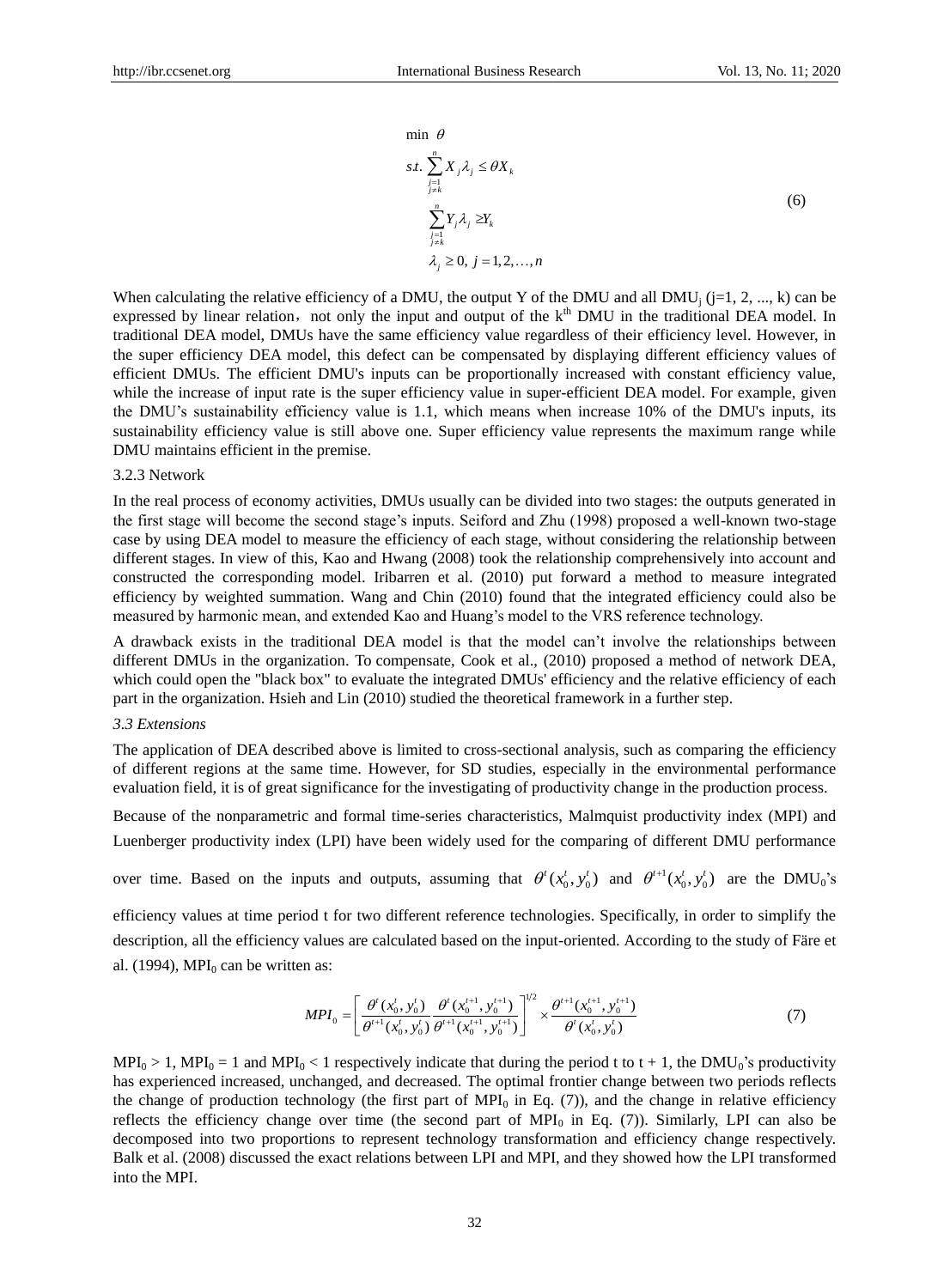In order to correctly measure environmentally sensitive productivity growth, combining the merits of both Malmquist and Luenberger (integrates the concepts of the MPI and a directional distance function), Chung et al. (1997) proposed a Malmquist-Luenberger productivity index (hereafter, ML index). Additionally, from the distribution perspective, the ML index also provides another way to reallocate the weights of both desirable and undesired outputs. This is very useful and applicable in the real production process. As to the application scheme, sustainability assessment studies of productivity analysis usually tend to use ML rather than MPI and LPI indexes, as is exactly shown in Table 1. A representative example of such studies includes Oh (2010) and Juo et al. (2015). According to the above studies, even the ML index cannot directly reflect the welfare changes; it is helpful to provide a picture for the productivity change under the sustainable development regulations which are warmly concerned by the society.

Based on the productivity evaluation, in order to further understand the influence of each dimension in the sustainability assessment, sensitivity analysis is usually conducted. Charnes et al. (1992) firstly introduced sensitivity analysis by using DEA models. They assumed that, for a certain DMU in the certain production process, its inputs and outputs are synchronized in proportion while the other DMUs are unchanged.

Furthermore, Brannlund et al. (1998) pointed out that DEA is also a valid tool for studying the subject of emissions permit allocations in the SD topic. Recently, a decomposition technique has been proposed by using the distance function obtained in MPI estimation, which can be seen in the studies of Zhou and Ang (2008). By combining decomposition analysis with MPI, these studies decomposed assessment into technical efficiency and technical progress efficiency. Zhou and Ang (2008) named this technique the production theoretical decomposition analysis (PDA) As is shown in Table 1, PDA has already been applied in SD studies and it may provide a new direction for future research.

#### *3.3 Joint with Others*

In the field of sustainability assessment, literatures are abundant with articles which utilized a joint application of DEA and other methodologies. As showed in Table 1, the four most common methodologies are life cycle analysis (LCA), analytic hierarchy process (AHP), stochastic frontier analysis (SFA) and multi-criteria decision making (MCDM).

The integration of life cycle analysis and data envelopment analysis  $(LCA + DEA)$  to analyze the sustainable performance has been widely used. Of the studies listed in Table 1, about a quarter articles adopt this combination. As one of the representative articles, Egilmez et al. (2014) proposed the hierarchical LCA and DEA method to assess the American manufacturing sectors' sustainability performance. Iribarren and Rowe (2013) indicated that the key point to apply LCA and DEA to evaluate sustainable performance is the further explanation for LCA's results in DEA model.

Varieties of indicators in economic, social and environmental aspects usually need to be considered simultaneously in the process of sustainability assessment. The indicators have to be transformed into data in the first step, but the conversion process usually makes mistakes. Due to incorrect conversions, these indicators may lead to errors in the final result. In order to improve the accuracy of data conversion, the analytic hierarchy process and data envelopment analysis (AHP + DEA) is often integrated to analyze the sustainable performance. Take the research of Lee et al. (2010) as an example; they evaluated the sustainability of national hydrogen energy technology by combining fuzzy AHP and DEA. Of which, the fuzzy AHP was effectively applied to obtain accurate input and output data, and then the DEA model was used to evaluate the sustainability performance.

Stochastic frontier analysis (SFA) is an effective parametric mathematical optimization method that was originally proposed to measure a set of peer DMUs' efficiency and productivity. It is important to confirm the specific production function and select the appropriate variables before using SFA method. Stochastic frontier analysis and data envelopment analysis  $(SFA + DEA)$  are usually integrated to analyze the sustainable performance,which can be classified into two types generally. One is using SFA and DEA to evaluate the performance of the DMUs respectively, and then comparing the differences between the values of two methods. The other is integrating SFA and DEA into multi-stage model. For example, SFA was used based on the results of DEA (Huang et al., 2020).

In the process of performance evaluation, it is inevitable to choose unrealistic weights when different DMUs are identified. In order to solve this problem, Golany (1988) proposed a new theoretical method which combined DEA and MCDM (MCDM + DEA). And the approach has become much more popular these years. The utilization of MCDM has created a new way to solve the problems of ranking DMUs that exists in the conventional DEA models.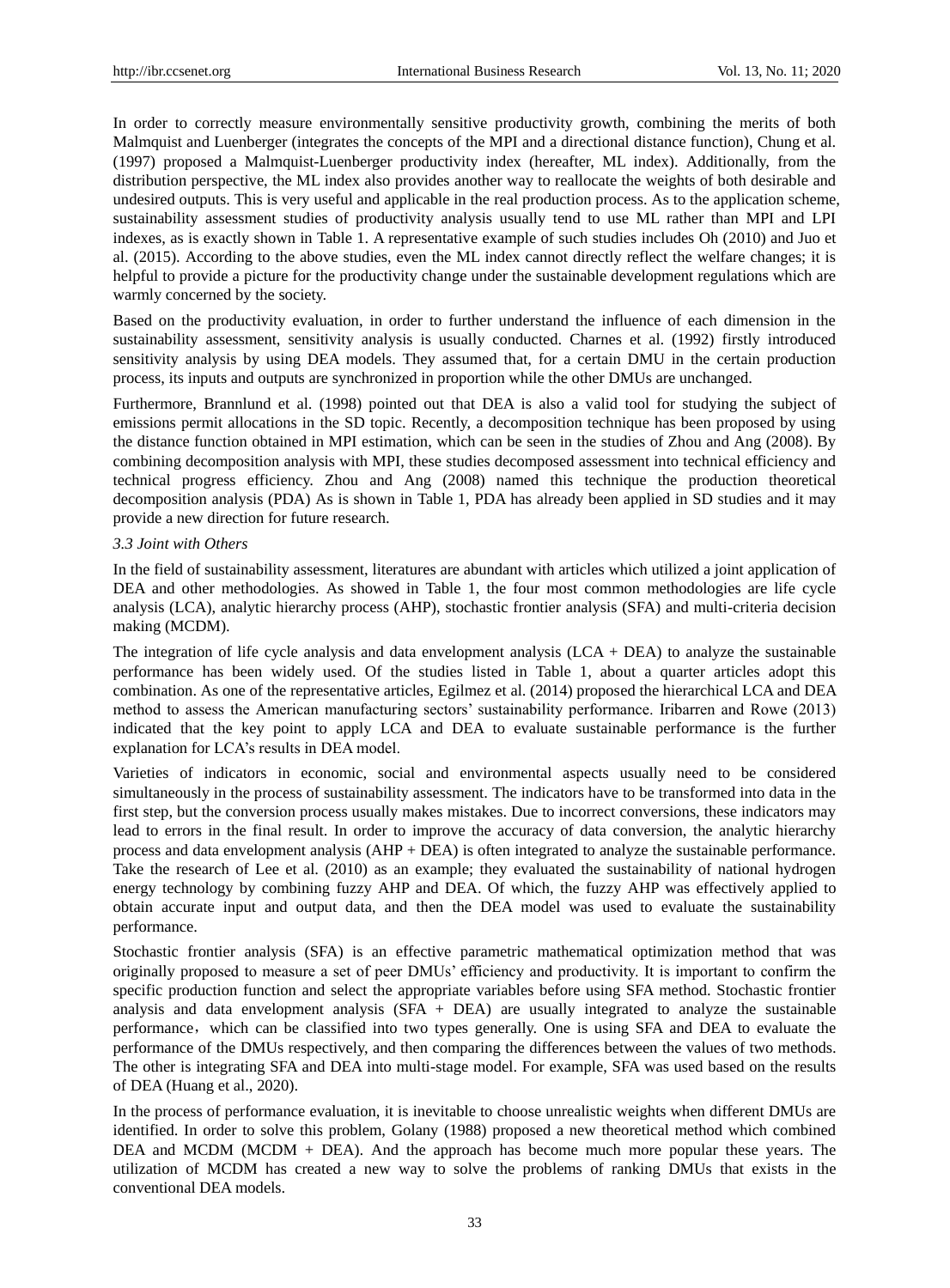#### **4. Application Scheme**

The review found that eco-efficiency performance evaluation accounts for the majority of the reviewed studies, followed by the applications of agriculture and supply chain management sustainability analysis.

Eco-efficiency is addressed by the OECD in 1998, defined as the efficiency of using ecological resources to meet the needs of human beings. There is a hot topic about eco-efficiency measurement in SD studies, because the increasing eco-efficiency value can be seen as an intermediate step towards the sustainability of the production process. Among the reviewed studies listed in Table 1, about a third of the articles dealt in this area. It might be the result of the increasing global attention about the environmentally sustainable development consciousness. Additionally, the outstanding advantage of DEA approach helps to construct a standardized and comprehensive environmental performance index. However, there seems to be an increasing tendency for using DEA in a single entity rather than a macro-level. Particularly, in the field of farm (Joséet al., 2012), company (Sueyoshi & Wang, 2014), and industry (Egilmez & Park, 2014), DEA approach has been widely applied.

Because of the growing global population, agriculture is needed to provide large quantities of food and fiber. As such, the productive activity of agriculture is a privileged area of sustainability analysis. In Table 1, it is clear that DEA has become an important tool for studying the sustainability of agricultural. Färe et al. (1985) was the first one to apply the DEA concept to investigate agriculture sustainable development. Then, Battese and Ceolli (1995) investigated the frontier function and agricultural economics to present their applications for measurement. Afterwards, Van et al., (2007) applied the DEA to solve the problem of economic, environmental and social sustainable development of agriculture. Table 1 also shows that the assessment of sustainability analysis at farm-level has been growing in much popularity in recent years.

Supply chain management was defined that "all those activities associated with transformation and flow of goods and service from raw material acquisition to end user's consumption, including their attendant information flows". Sustainable supply chain management (SSCM) has been widely concerned by scholars and practitioners in the past few years, and has become a method to improve economic, social and environmental performance at the same time. The evaluation of SSCM is a significant important task for any type of organizations. DEA is an appropriate evaluation method. Among the studies listed in Table 1, about a quarter deals with this area, and most of them appeared in the recent 10 years. There are two advantages of applying DEA method into the SSCM system. One is that the multi-input and multi-output complex system based on the DEA method can well describe the characteristics of the dynamic system. The other is that different type of DEA models can be used to evaluate the SSCM in different dimensions. Considering the importance of SCCM and the evaluation ability of DEA method under the combined action of multiple factors, DEA technology will play a more important role in SSCM research in the future.

Except for the previous application areas mentioned above, the DEA method has also been used to investigate the performance and efficiency of certain industrial sectors, for example, oil and coal industrial sector, food industrial sector, processing and manufacturing and motor vehicle industrial sector (Sueyoshi & Goto, 2014). Additionally, exactly as the illustration by Khodakarami et al. (2015), DEA is an effective tool to study the distributive problems in sustainable development too.

#### **5. Guidelines and Outlook**

# *5.1 Guidelines*

In the early stages of the SD concept, it has been obvious that variable selection and quantitative indicators played a vital role. However, due to many kinds of indicators, how to choose the appropriate variables among the many indicators for sustainability assessment is a problem. Customarily, possible inputs and outputs list that may be relevant to research should be firstly established. The second step is to further examine these input and output variables by means of preliminary judgment and statistical analysis. Thus, retaining the most appropriate and relevant indicators. Generally, in the empirical applications, the more the number of DMUs the better the evaluation effect will be. However, due to the data collect availability, in the process of variable determination, discrepancies in statistical quality and indicators make it very difficult to search data. According to a widely adopted rule, the number of DMUs should be more than two times the total number of inputs and outputs.

According to the review of the previous studies, many different types of DEA models are suitable for the efficiency evaluation. As a result, when scholars apply DEA method to study SD problems will inevitably encounter how to choose a specific DEA model problem. In a study, Ang (2004) pointed out that the four basic principles of the method selection are the theoretical foundation, adaptability, ease of use, and ease of result interpretation. Taking these into account, it is meaningful to systematically summarize and reconsider these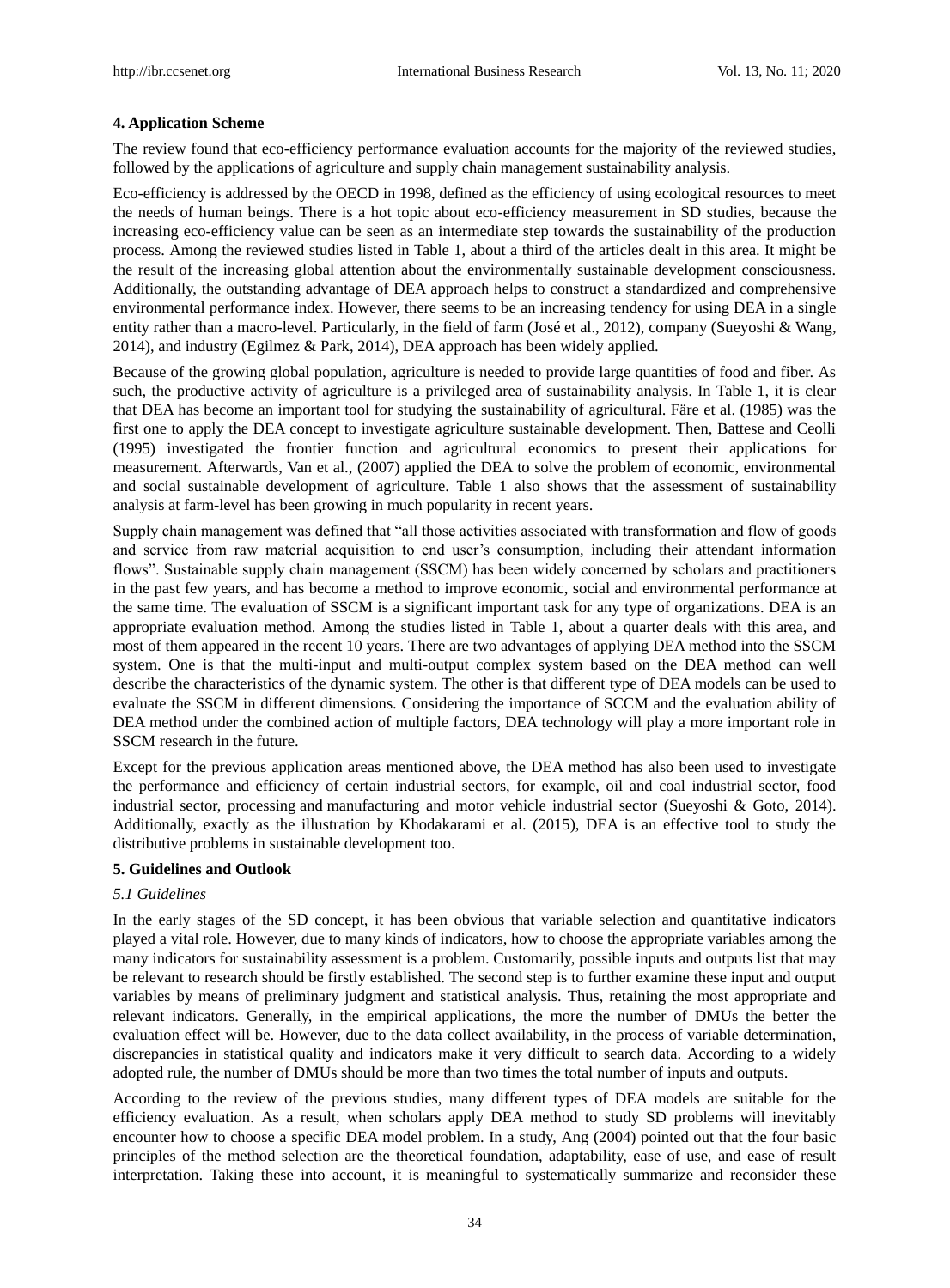principles, especially for the using of DEA in sustainable development research. Generally, in the evaluation of sustainable development field, the combination of traditional DEA and directional distance function method is more suitable for evaluating a DMU's production efficiency. Just as the description of Zhou et al. (2006), if a composite eco-efficiency index is expected, due to the better discrimination, the slacks-based efficiency measure should be adopted. Besides, if researchers try to identify the sustainability performance, the non-parametric MPI and LPI indexes based on the CCR model are strongly recommended.

#### *5.2 Outlook*

The reason we study the performance of sustainable development is to balance the complex interconnections between the environment, economy, and society. Specifically, for an enterprise, the enterprise has to balance the distribution between production efficiency and environmental efficiency during the production process. As a result, how to formulate a suitable distribution mechanism, stipulate the distribution principles and harmonize the performance and fairness are all required to explore in a further step.

Conventionally, the DEA model applied in sustainable development doesn't consider the inner structure and external relationship of DMUs. Nevertheless, the different DMUs are related to each other in the real production process, which need to analyze the inner "black box" of DMUs. Although some researchers and models have focused on this aspect (as is shown in 3.1.5), the studies and the achievements are still not enough. For the complexity analysis of the SD internal network, it is still necessary to study the inherent structure and characteristics of the SD method.

#### **6. Conclusions**

DEA method has been applied to the field of sustainable development by a large number of professionals and has achieved abundant research results, however, there still has no systematic literature review for the future reference. Therefore, this article provides a comprehensive and systematic review of previous research results to fill this gap in SD, which will facilitate future research.

In terms of mathematical methods, we concluded that DEA models with the reference technology of constant return to scale and the radial efficiency measurements are the most widely applied in SD field. Scholars prefer to take desirable outputs and undesirable outputs into account, and tend to use the DDF efficiency of the environment DEA method in the area of sustainable development research. If the performance of the DMUs changes with time, the DEA model usually deals with different variants in conjunction with MPI, ML, and PDA methods. At the same time, we found that scholars are increasingly concerned about the combination of DEA and other methods, such as LCA, SFA, AHP and MCDM. In terms of empirical applications, we found that studies associated with eco-efficiency performance evaluation are shown the most, followed by the applications of agriculture and supply chain management sustainability analysis.

According to the literature review and analysis, we have compiled some guidelines and outlook for the DEA method used in the research of sustainable development. Sustainable development has become a global research hotspot, which involves all aspects of economy, environment and society. In addition, DEA method carries out relative efficiency evaluation according to a number of inputs and outputs. We have reasons to believe that DEA method will play an increasingly important role in the field of sustainable development.

#### **Declarations**

**Funding:** This study was supported by National Natural Science Foundation of China (no. 71904059) and Natural Science Foundation of the Jiangsu Higher Education Institutions of China (no.19KJB580007).

**Conflicts of interest/Competing interests:** The authors declare no conflict of interest.

Availability of data and material: Not applicable

**Code availability:** Not applicable

Authors' contributions: Jun Miao, Anqi Qiu and Liu Xiao wrote the paper; Houxue Xia and Jin Chen gave guidance and improved the paper quality. All authors contributed substantially to the work reported.

# **Acknowledgment**

Authors are grateful to the financial support from the National Natural Science Foundation of China (no. 71904059) and Natural Science Foundation of the Jiangsu Higher Education Institutions of China (no.19KJB580007).

#### **References**

Abay, C., Miran, B., & Gunden, C. (2004). An analysis of input use efficiency in tobacco production with respect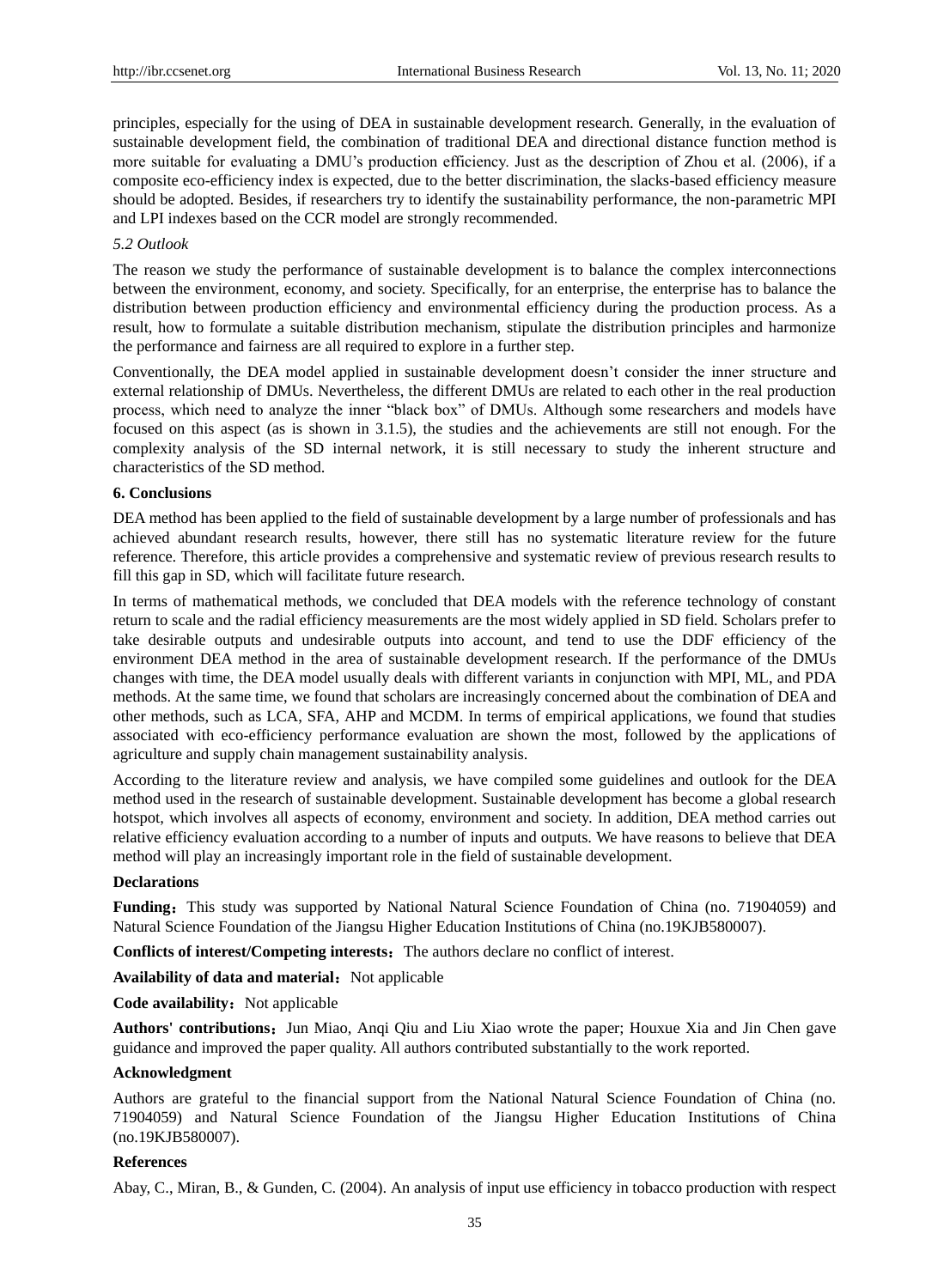to sustainability: the case study of Turkey. *Journal of Sustainable Agriculture, 24*(3), 123-143. https://doi.org/10.1300/J064v24n03\_09

- Aldeseit, B. (2013). Measurement of Scale Efficiency in Dairy Farms: Data Envelopment Analysis (DEA) Approach. *Journal of Agricultural Science, 5*(9), 37-43. https://doi.org/10.5539/jas.v5n9p37
- Allen, R., Athanassopoulos, A., Dyson, R. G., & Thanassoulis, E. (1997). Weights restrictions and value judgements: Evolution, development and future directions. *Annals of Operations Research, 73,* 13-34. https://doi.org/10.1023/A:1018968909638
- Andersen, P., & Petersen, N. C. (1993). A procedure for ranking efficient Units in data envelopment analysis. *Management Science, 39*(1), 1261-1264. https://doi.org/10.1287/mnsc.39.10.1261
- André, F. J., Herrero, I., & Riesgo, L. (2010). A modified DEA model to estimate the importance of objectives with an application to agricultural economics. *Omega, 38*(5), 371-382. https://doi.org/10.1016/j.omega.2009.10.002
- Ang, B.W. (2004).Decomposition analysis for policymaking in energy: Which is the preferred method? *Energy Policy, 32,* 1131-1139. https://doi.org/10.1016/S0301-4215(03)00076-4
- Arabi, B., Susila, M., & Ali, E. (2014). Power industry restructuring and eco-efficiency changes: A new slacks-based model in Malmquist–Luenberger Index measurement. *Energy Policy, 68,* 132-145. https://doi.org/10.1016/j.enpol.2014.01.016
- Balk, B. M., Färe, R., Grosskopf, S., & Margaritis, D. (2008). Exact relations between Luenberger productivity indicators and Malmquist productivity indexes. *Economic Theory, 35*(1), 187-190. https://doi.org/10.1007/s00199-007-0228-5
- Battese, G. E., & Coelli T. K. (1995). A model for technical inefficiency effects in a stochastic frontier production function for panel data. *Empirical Economics, 89*(20), 325-332. https://doi.org/10.1007/BF01205442
- Becker, G. S., & Mulligan, C. B. (1997). The endogenous determination of time preference. *The Quarterly Journal of Economics, 112*(3), 729-758. https://doi.org/10.1162/003355397555334
- Brannlund, R., Chung, Y., Färe, R., & Grosskopf, S. (1998). Emissions trading and profitability: The Swedish pulp and paper industry. *Environmental and Resource Economics, 12,* 345-356. https://doi.org/10.1023/A:1008285813997
- Callens, I., & Tyteca, D. (1999). Towards indicators of sustainable development for firms: A productive efficiency perspective. *Ecological Economics, 28*(1), 41-53. https://doi.org/10.1016/S0921-8009(98)00035-4
- Charnes, A., Cooper W. W., & Rhodes, E. (1978). Measuring the efficiency of decision making units. *European Journal of Operational Research, 2*(6), 429-444. https://doi.org/10.1016/0377-2217(78)90138-8
- Charnes, A., Cooper, W. W., Huang, Z., & Sun, D. (1990). Polyhedral cone-ratio DEA models with an illustrative application to large commercial banks. *Journal of Econometrics, 46*(1/2), 73-91. https://doi.org/10.1016/0304-4076(90)90048-X
- Charnes, A., Cooper, W. W., Wei, Q. L., & Huang, Z. M. (1989). Cone Ratio Data Envelopment Analysis and Multi-Objective Programming. *International Journal of Systems Science, 20,* 1099-1118. https://doi.org/10.1080/00207728908910197
- Charnes, A., Haag, S., Jaska, P., & Semple, J. (1992). Sensitivity of efficiency classifications in the additive model of data envelopment analysis. *International Journal of Systems Science, 23,* 789-798. https://doi.org/10.1080/00207729208949248
- Chen, Y., & Sherman, H. D. (2004). The benefits of non-radial vs. radial super-efficiency DEA: an application to burden-sharing amongst NATO member nations. *Socio-Economic Planning Sciences, 38*(4), 307-320. https://doi.org/10.1016/j.seps.2003.10.007
- Chung, Y. H., Färe, R., & Grosskopf, S. (1997). Productivity and undesirable outputs: A directional distance function approach. *Journal of Environmental Management, 51,* 229-240. https://doi.org/10.1006/jema.1997.0146
- Cook, W. D., Chai, D., Doyle, J., & Green, R. H. (2005). Evaluating power plant efficiency: A hierarchical model. *Computers & Operations Research, 32,* 813-823. https://doi.org/10.1016/j.cor.2003.08.019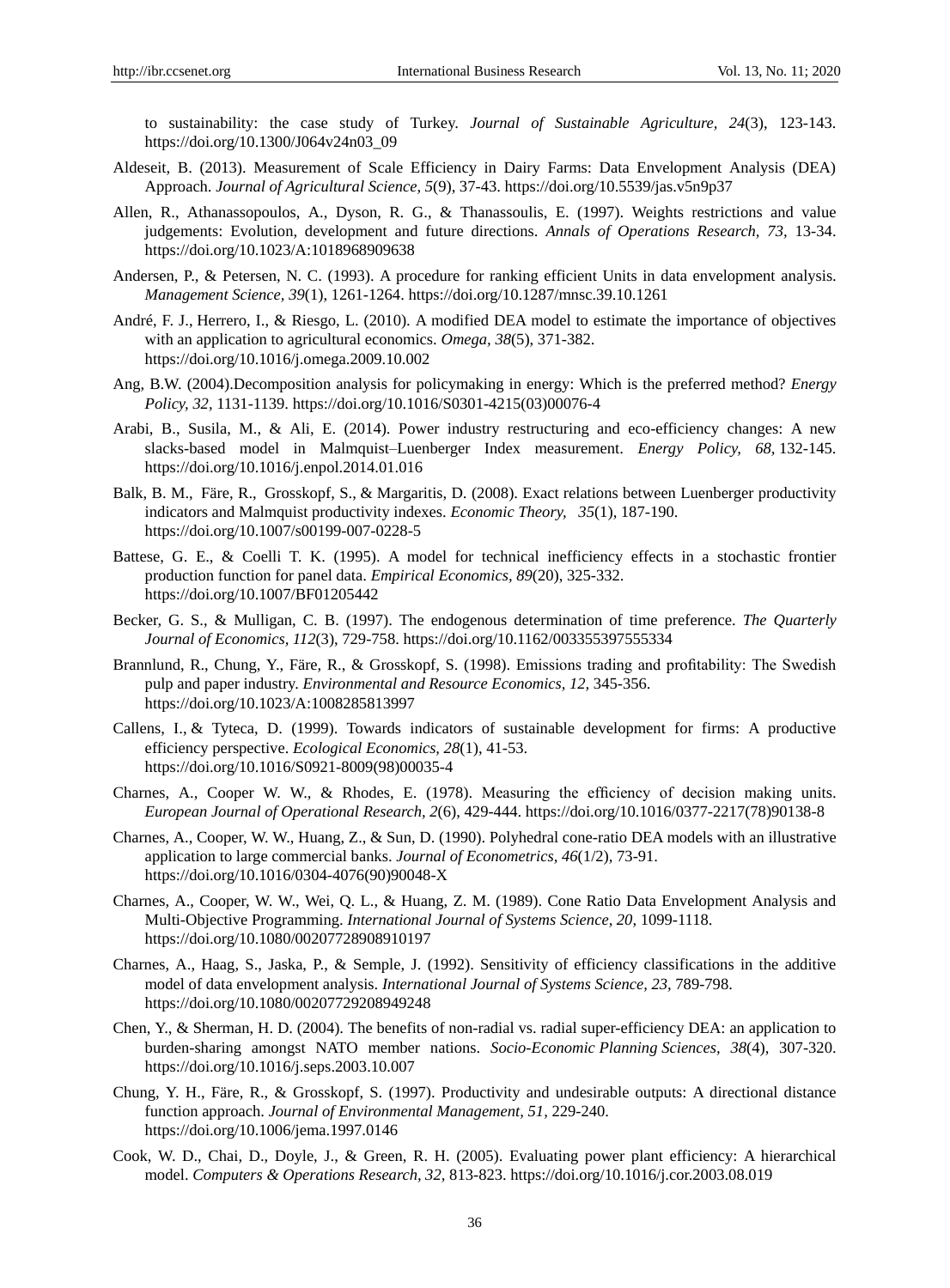- Cook, W. D., Liang, L., & Zhu, J. (2010). Measuring performance of two-stage network structures by DEA: a review and future perspective. *Omega, 38,* 423-430. https://doi.org/10.1016/j.omega.2009.12.001
- Dong, F., Mitchell, P., Knuteson, D., Wyman, J., Bussan, A., & Conley, S. (2016). Assessing sustainability and improvements in U.S. Midwestern soybean production systems using a PCA-DEA approach. *Renewable Agriculture and Food System, 31*(6), 524-539. https://doi.org/10.1017/S1742170515000460
- Donghyun, O., & Almas, H. (2010). A Sequential Malmquist-Luenberger Productivity Index: Environmental Sensitive Productivity Growth Considering the Progressive Nature of Technology. *Energy Economics, 32*(6), 1345-1355. https://doi.org/10.1016/j.eneco.2010.09.003
- Egilmez, G., & Park, Y. S. (2014). Transportation related carbon, energy and water footprint analysis of US manufacturing: an eco-efficiency assessment. *Transportation Research Part D: Transport and Environment, 32,* 143-159. https://doi.org/10.1016/j.trd.2014.07.001
- Egilmez, G., Kucukvar, M., & Tatari, O. (2013). Sustainability assessment of US manufacturing sectors: an economic input output-based frontier approach. *Journal of Cleaner Production, 53,* 91-102. https://doi.org/10.1016/j.jclepro.2013.03.037
- Egilmez, G., Kucukvar, M., Tatari, O., & Bhutta, M. K. S. (2014). Supply chain sustainability assessment of the U.S. food manufacturing sectors: a life cycle-based frontier approach. *Resources, Conservation and Recycling, 82,* 8-20. https://doi.org/10.1016/j.resconrec.2013.10.008
- Ewert, F., Rounsevell, M. D. A., Reginster, I., Metzger, M. J., & Leemans, R. (2005). Future scenarios of European agricultural land use: II. Estimating changes in crop productivity. *Agriculture, Ecosystems & Environment, 107*(2), 101-116. https://doi.org/10.1016/j.agee.2004.12.003
- Färe, R., Grosskopf, S., & Logan, J. (1985). The relative performance of publicly-owned and privately-owner electric utilities. *Journal of Public Economics, 26,* 89-106. https://doi.org/10.1016/0047-2727(85)90040-4
- Färe, R., Grosskopf, S., & Pasurka Jr., C. A. (2001). Accounting for air pollution emissions in measures of state manufacturing productivity growth. *Journal of Regional Science, 41,* 381-409. https://doi.org/10.1111/0022-4146.00223
- Färe, R., Grosskopf, S., Lindgren, B., & Roos, P. (1994). Productivity developments in Swedish hospitals: A Malmquist output index approach. *Springer Netherlands, 45*(2), 227-235. https://doi.org/10.1007/978-94-011-0637-5\_13
- Fried, H. O., Lovell, C. A. K., Schmidt, S. S., & Yaisawarny, S. (2002). Accounting for environmental effects and statistical noise in data envelopment analysis. *Journal of Productivity Analysis, 17,* 157-174. https://doi.org/10.1023/A:1013548723393
- Gerdessen, J. C., & Pascucci, S. (2013). Data envelopment analysis of sustainability indicators of European agricultural systems at regional level. *Agricultural Systems, 118,* 78-90. https://doi.org/10.1016/j.agsy.2013.03.004
- Golany, B. (1988). An interactive MOLP procedure for the extension of DEA to effectiveness analysis. *J. Oper. Res. Soc., 39*(8), 725-734. https://doi.org/10.1057/jors.1988.127
- Gomes, E. G., Soares de Mello, J. C. C. B., Souza, G. S., Angulo Meza, L., & Mangabeira, J. A. C. (2009). Efficiency and sustainability assessment for a group of farmers in the Brazilian Amazon. *Annals of Operations Research, 169,* 167-181. https://doi.org/10.1007/s10479-008-0390-6
- Gutierrez, E., & Lozano, S. (2009). Data envelopment analysis of multiple response experiments. *Applied Mathematical Modelling, 34*(5), 1139-1148. https://doi.org/10.1016/j.apm.2009.08.001
- Gutiérrez, Y., Adenso-Díaz, B., & Lozano, S. (2009). Eco-Efficiency of Electric and Electronic Appliances: A Data Envelopment Analysis (DEA). *Environmental Modeling & Assessment, 14*(4), 439-447. https://doi.org/10.1007/s10666-007-9134-2
- Hoang, V. N., & Alauddin, M. (2012). Input-orientated data envelopment analysis framework for measuring and decomposing economic, environmental and ecological efficiency: an application to OECD agriculture. *Environmental& Resource Economics, 51*(3), 431-452. https://doi.org/10.1007/s10640-011-9506-6
- Houshyar, E., Azadi, H., Almassi, M., Davoodi, M. J. S., &Witlox, F. (2012). Sustainable and efficient energy consumption of corn production in Southwest Iran: Combination of multi-fuzzy and DEA modeling. *Energy, 44*(1), 672-681. https://doi.org/10.1016/j.energy.2012.05.025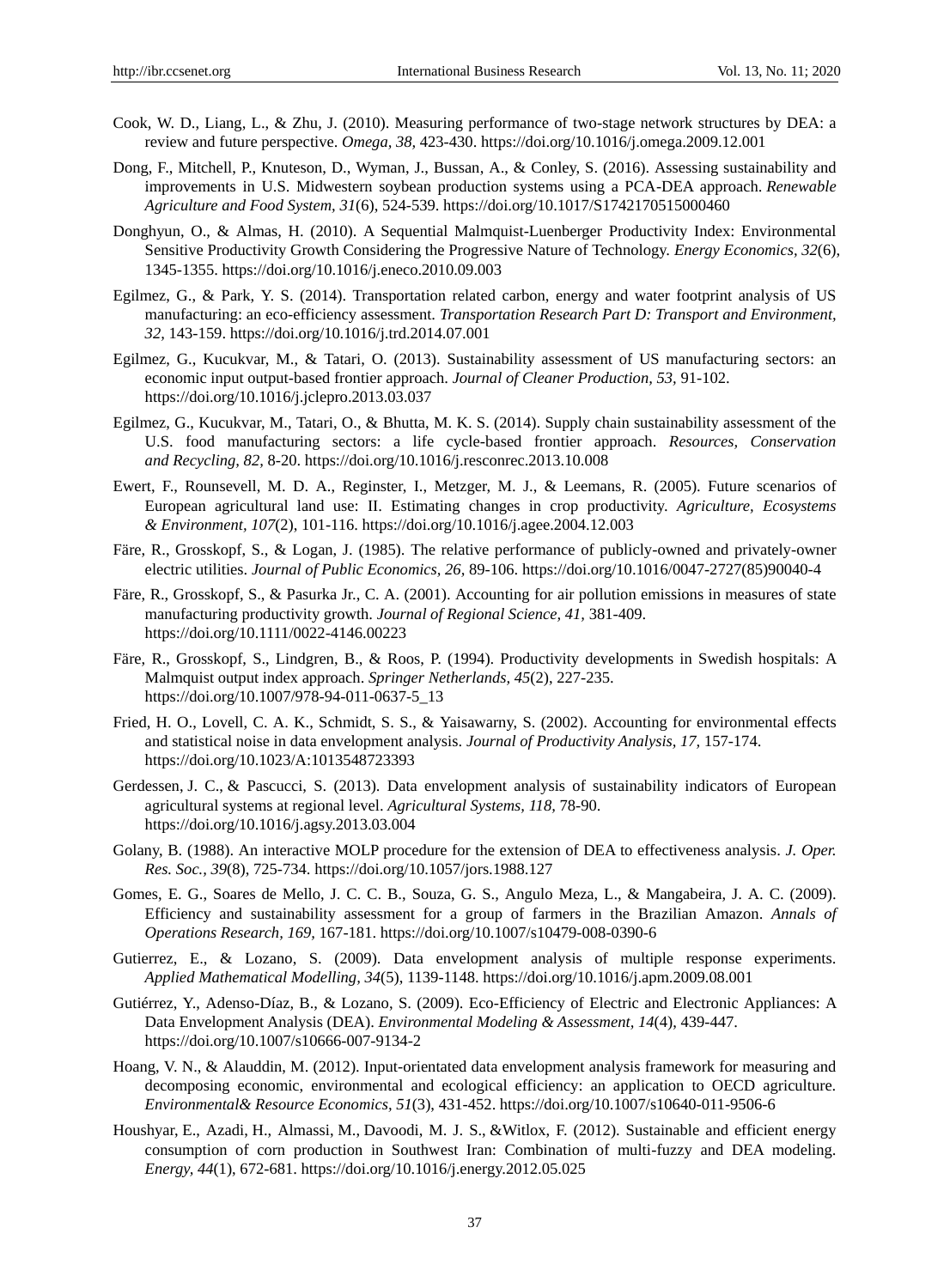- Hsieh, L. F., & Lin, L. H. (2010). A performance evaluation model for international tourist hotels in Taiwan: an application of the relational network DEA. *Intern J Hosp Manag., 29,* 14-24. https://doi.org/10.1016/j.ijhm.2009.04.004
- Hu, J. L., & Kao, C. H. (2007). Efficient energy-saving targets for APEC economies. *Energy Policy, 35,* 373-382. https://doi.org/10.1016/j.enpol.2005.11.032
- Iribarren, D., & Vázquez-Rowe, I. (2013). Is labor a suitable input in LCA + DEA studies? Insights on the combined use of economic, environmental and social parameters. *Social Sciences, 2*, 114-130. https://doi.org/10.3390/socsci2030114
- Iribarren, D., Vázquez-Rowe, I., Moreira, M. T., & Feijoo, G. (2010). Further potentials in the joint implementation of life cycle assessment and data envelopment analysis. *Science of the Total Environment, 408,* 5265-5272. https://doi.org/10.1016/j.scitotenv.2010.07.078
- José, A., Gómez, L., Andrés, J., Picazo-Tadeo, & Reig-Martínez, E. (2012). Eco-efficiency assessment of olive farms in Andalusia. *Land Use Policy, 29*(2), 395-406. https://doi.org/10.1016/j.landusepol.2011.08.004
- Juo, J. C., Lin, Y. H., & Chen, T. C. (2015). Productivity change of Taiwanese farmers' credit unions: a nonparametric metafrontier Malmquist-Lunenberger productivity indicator. *Central European Journal of Operations Research, 23*(1), 125-147. https://doi.org/10.1007/s10100-013-0307-6
- Kao, C., & Hwang, S. N. (2008). Efficiency decomposition in two-stage data envelopment analysis: An application to non-life insurance companies in Taiwan. *European Journal of Operational Research, 185*(1), 418-429. https://doi.org/10.1016/j.ejor.2006.11.041
- Khodakarami, M., Shabani, A., Saen, R. F., & Azadi, M. (2015). Developing distinctive two-stage data envelopment analysis models: An application in evaluating the sustainability of supply chain management. *Measurement, 70,* 62-74. https://doi.org/10.1016/j.measurement.2015.03.024
- Korhonen, P. J., & Luptacik, M. (2004). Eco-efficiency analysis of power plants: An extension of data envelopment analysis. *European Journal of Operational Research, 154,* 437-446. https://doi.org/10.1016/S0377-2217(03)00180-2
- Lee, S. K., Mogi, G., Sang, K. L., Hui, K. S., & Kim, J. W. (2010). Econometric analysis of the R&D performance in the national hydrogen energy technology development for measuring relative efficiency: The fuzzy AHP/DEA integrated model approach*. International Journal of Hydrogen Energy, 35*(6), 2236-2246. https://doi.org/10.1016/j.ijhydene.2010.01.009
- Li, M. (2010). Decomposing the change of CO2 emissions in China: a distance function approach. *Ecological Economics, 70*, 77-85. https://doi.org/10.1016/j.ecolecon.2010.07.034
- Liu, X., Zhou, D. Q., Zhou, P., & Wang, Q. W. (2017). What drives CO2 emissions from China's civil aviation? An exploration using a new generalized PDA method. *Transportation Research Part A: Policy and Practice, 99,* 30-45. https://doi.org/10.1016/j.trb.2017.01.005
- Louhichi, K., Kanellopoulos, A., Janssen, S., Flichman, G., Blanco, M., Hengsdijk, H., … Van Ittersum, M. (2010). FSSIM, a bio-economic farm model for simulating the response of EU farming systems to agricultural and environmental policies. *Agricultural Systems, 103,* 585-597. https://doi.org/10.1016/j.agsy.2010.06.006
- Mahdiloo, M., Saen, R. F., & Lee, K. H. (2015). Technical, environmental and eco-efficiency measurement for supplier selection: An extension and application of data envelopment analysis. *Int. J. Prod. Econ., 168,* 279-289. https://doi.org/10.1016/j.ijpe.2015.07.010
- Munksgaard, J., Wier, M., Lenzen, M., & Dey, C. (2008). Using input-output analysis to measure the environmental pressure of consumption at different spatial levels. *Journal of Industrial Ecology, 9*(1/2), 169-85. https://doi.org/10.1162/1088198054084699
- Oh, D. (2010). A metafrontier approach for measuring an environmentally sensitive productivity growth index. *Energy Econ, 32*(1), 146-157. https://doi.org/10.1016/j.eneco.2009.07.006
- Pacudan, R., & de Guzman, E. (2002). Impact of energy efficiency policy to productive efficiency of electricity distribution industry in the Philippines. *Energy Economics, 24,* 41-54. https://doi.org/10.1016/S0140-9883(01)00085-8
- Ramanathan, R. (2005). An analysis of energy consumption and carbon dioxide emissions in countries of the Middle East and North Africa. *Energy, 30,* 2831-2842. https://doi.org/10.1016/j.energy.2005.01.010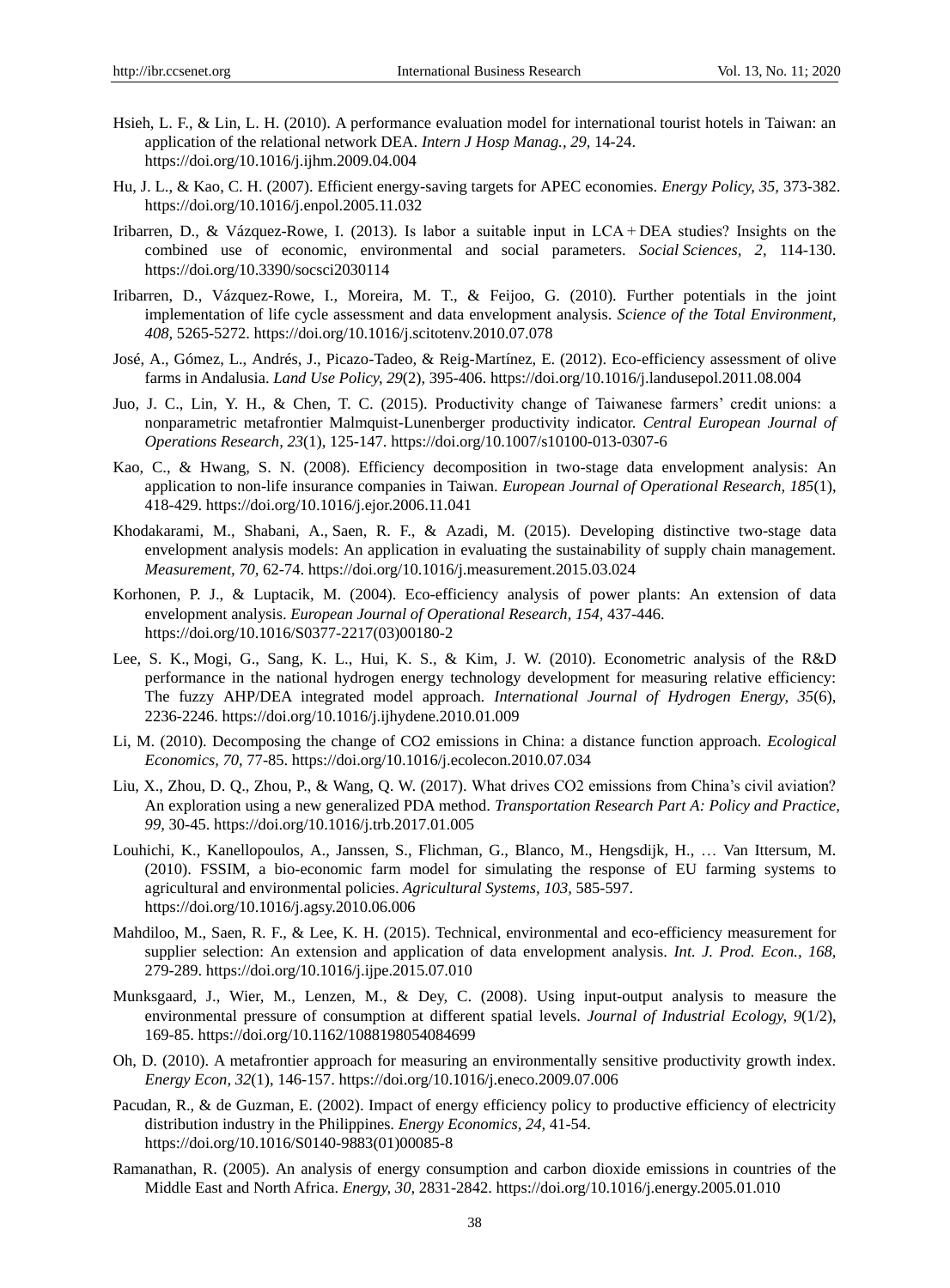- Reig-Martınez, E., & Gómez-Limón, J. A., (2011). Picazo-Tadeo, A. J. Ranking farms with a composite indicator of sustainability. *Agricultural Economics, 42*(5), 561-575. https://doi.org/10.1111/j.1574-0862.2011.00536.x
- Reinhard, S., Lovell, C. A. K., & Thijssen, G. J. (2000). Environmental efficiency with multiple environmentally detrimental variables; estimated with SFA and DEA. *European Journal of Operational Research, 121*(2), 287-303. https://doi.org/10.1016/S0377-2217(99)00218-0
- Sarkis, J., & Talluri, S. (2011). Ecoefficiency measurement using data envelopment analysis: research and practitioner issues. *Journal of Environmental Assessment Policy and Management, 6*(1), 1464-3332.
- Seiford, L. M., & Zhu, J. (1998). Identifying excesses and deficits in Chinese industrial productivity (1953-1990): A weighted data envelopment analysis approach. *OMEGA, International Journal of Management Science, 26*, 279-296. https://doi.org/10.1016/S0305-0483(98)00011-5
- Senante, M., Gémar, G., Gómez, T., Caballero, R., & Sala-Garrido, R. (2016). Eco-efficiency assessment of wastewater treatment plants using a weighted Russell directional distance model. *Journal of Cleaner Production, 137*(1), 1066-1075. https://doi.org/10.1016/j.jclepro.2016.07.057
- Senante, M., Gómez, T., Garrido-Baserba, M., Caballero, R., & Sala-Garrido, R. (2014). Assessing the sustainability of small wastewater treatment systems: a composite indicator approach. *Sci Total Environ., 497,* 607-617. https://doi.org/10.1016/j.scitotenv.2014.08.026
- Sueyoshi, T., & Goto, M. (2014). Investment strategy for sustainable society by development of regional economies and prevention of industrial pollutions in Japanese manufacturing sectors. *Energy Economics, 42,* 299-312. https://doi.org/10.1016/j.eneco.2014.01.001
- Sueyoshi, T., & Goto, M. (2015). DEA environmental assessment on coal-fired power plants in U.S. north-east region by DEA non-radial measurement. *Energy Economics, 50,* 125-139. https://doi.org/10.1016/j.eneco.2015.04.016
- Sueyoshi, T., & Wang, D. (2014). Radial and non-radial approaches for environmental assessment by data envelopment analysis: corporate sustainability and effective investment for technology innovation. *Energy Economics, 45,* 537-551. https://doi.org/10.1016/j.eneco.2014.07.024
- Sueyoshi, T., & Yuan, Y. (2015). China's regional sustainability and diversity: DEA environmental assessment on economic development and air pollution. *Energy Economics, 49,* 239-256. https://doi.org/10.1016/j.eneco.2015.01.024
- Sueyoshi, T., & Yuan, Y. (2016). Marginal Rate of Transformation and Rate of Substitution measured by DEA environmental assessment: Comparison among European and North American nations. *Energy Economics, 56,* 270-287. https://doi.org/10.1016/j.eneco.2016.01.017
- Sueyoshi, T., Li, A., & Gao, Y. (2018). Sector Sustainability on Fossil Fuel Power Plants across Chinese Provinces: Methodological Comparison among Radial, Non-radial and Intermediate Approaches under Group Heterogeneity. *Journal of Cleaner Production, 187,* 819-829. https://doi.org/10.1016/j.jclepro.2018.03.216
- Sueyoshi, T., Yuan, Y., Li, A., & Wang, D. (2017). Methodological Comparison among Radial, Non-radial and Intermediate Approaches for DEA Environmental Assessment. *Energy Economics, 67,* 439-453. https://doi.org/10.1016/j.eneco.2017.07.018
- Tatari, O., & Kucukvar, M. (2012). Eco-efficiency of construction materials: a data envelopment analysis. *Journal of Construction Engineering and Management, 138*(6), 733-741. https://doi.org/10.1061/(ASCE)CO.1943-7862.0000484
- Van Calker, K. J., Berentsen, P. B. M., De Boer, I. J. M., Giesen, G. W. J., & Huirne, R. B. M. (2007). Modelling worker physical health and societal sustainability at farm level: An application to conventional and organic dairy farming. *Agricultural Systems, 94*(2), 205-219. https://doi.org/10.1016/j.agsy.2006.08.006
- Vandaele, N., & Decouttere, C. (2013). Sustainable R&D portfolio assessment. *Decision Support Systems, 54*(4), 1521-1532. https://doi.org/10.1016/j.dss.2012.05.054
- Wang, Y. M., & Chin, K. S. (2010). A neutral DEA model for cross-efficiency evaluation and its extension. *Expert Systems with Applications, 37,* 3666-3675. https://doi.org/10.1016/j.eswa.2009.10.024
- Zanella, A., Camanho, A. S., & Dias, T. G. (2015). The assessment of cities' livability integrating human wellbeing and environmental impact. *Annals of Operations Research, 226*(1), 695-726. https://doi.org/10.1007/s10479-014-1666-7